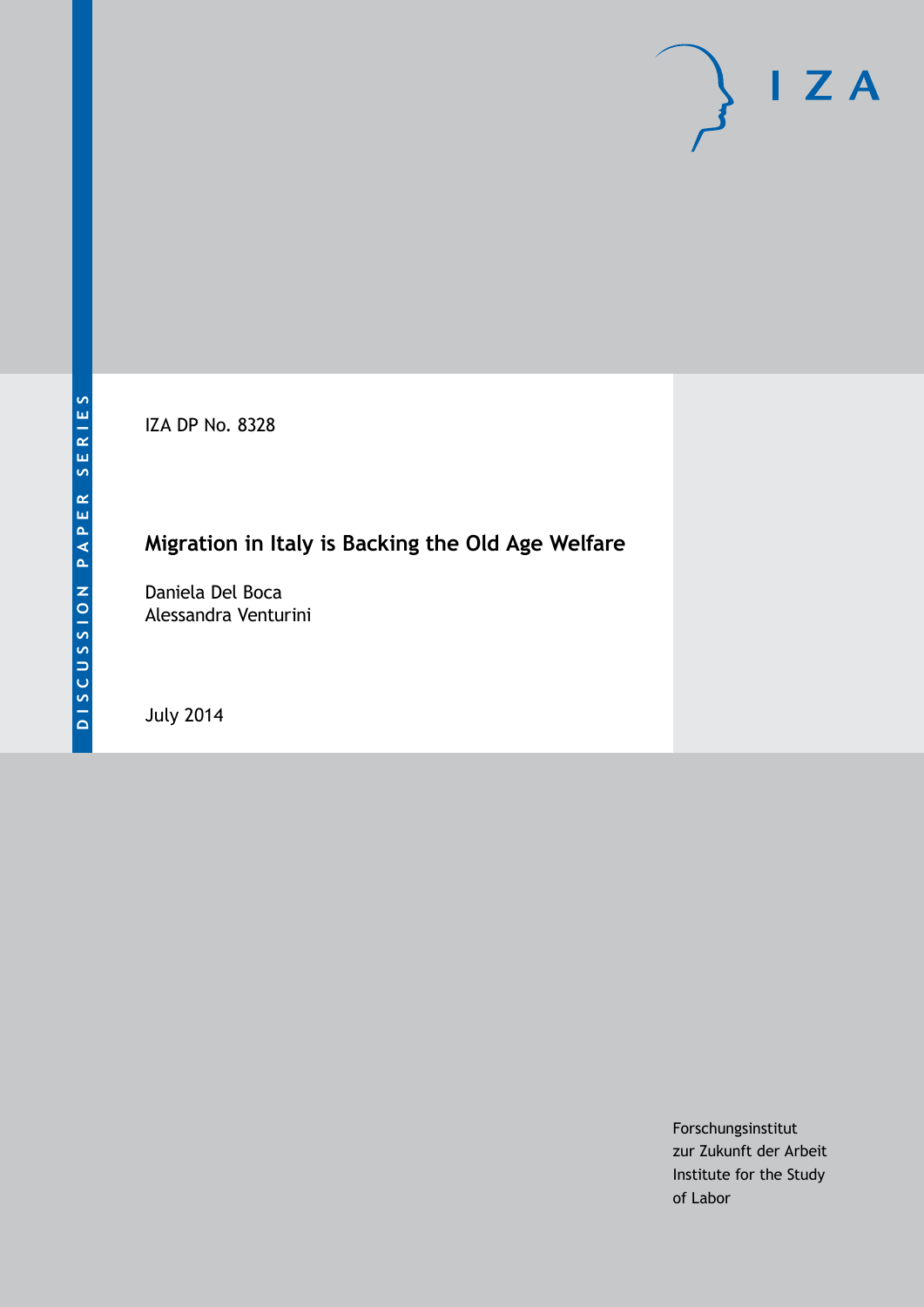# **Migration in Italy is Backing the Old Age Welfare**

### **Daniela Del Boca**

*University of Turin, IZA, CHILD and Collegio Carlo Alberto*

### **Alessandra Venturini**

*University of Turin, CHILD, IZA and MPC*

Discussion Paper No. 8328 July 2014

IZA

P.O. Box 7240 53072 Bonn **Germany** 

Phone: +49-228-3894-0 Fax: +49-228-3894-180 E-mail: [iza@iza.org](mailto:iza@iza.org)

Any opinions expressed here are those of the author(s) and not those of IZA. Research published in this series may include views on policy, but the institute itself takes no institutional policy positions. The IZA research network is committed to the IZA Guiding Principles of Research Integrity.

The Institute for the Study of Labor (IZA) in Bonn is a local and virtual international research center and a place of communication between science, politics and business. IZA is an independent nonprofit organization supported by Deutsche Post Foundation. The center is associated with the University of Bonn and offers a stimulating research environment through its international network, workshops and conferences, data service, project support, research visits and doctoral program. IZA engages in (i) original and internationally competitive research in all fields of labor economics, (ii) development of policy concepts, and (iii) dissemination of research results and concepts to the interested public.

<span id="page-1-0"></span>IZA Discussion Papers often represent preliminary work and are circulated to encourage discussion. Citation of such a paper should account for its provisional character. A revised version may be available directly from the author.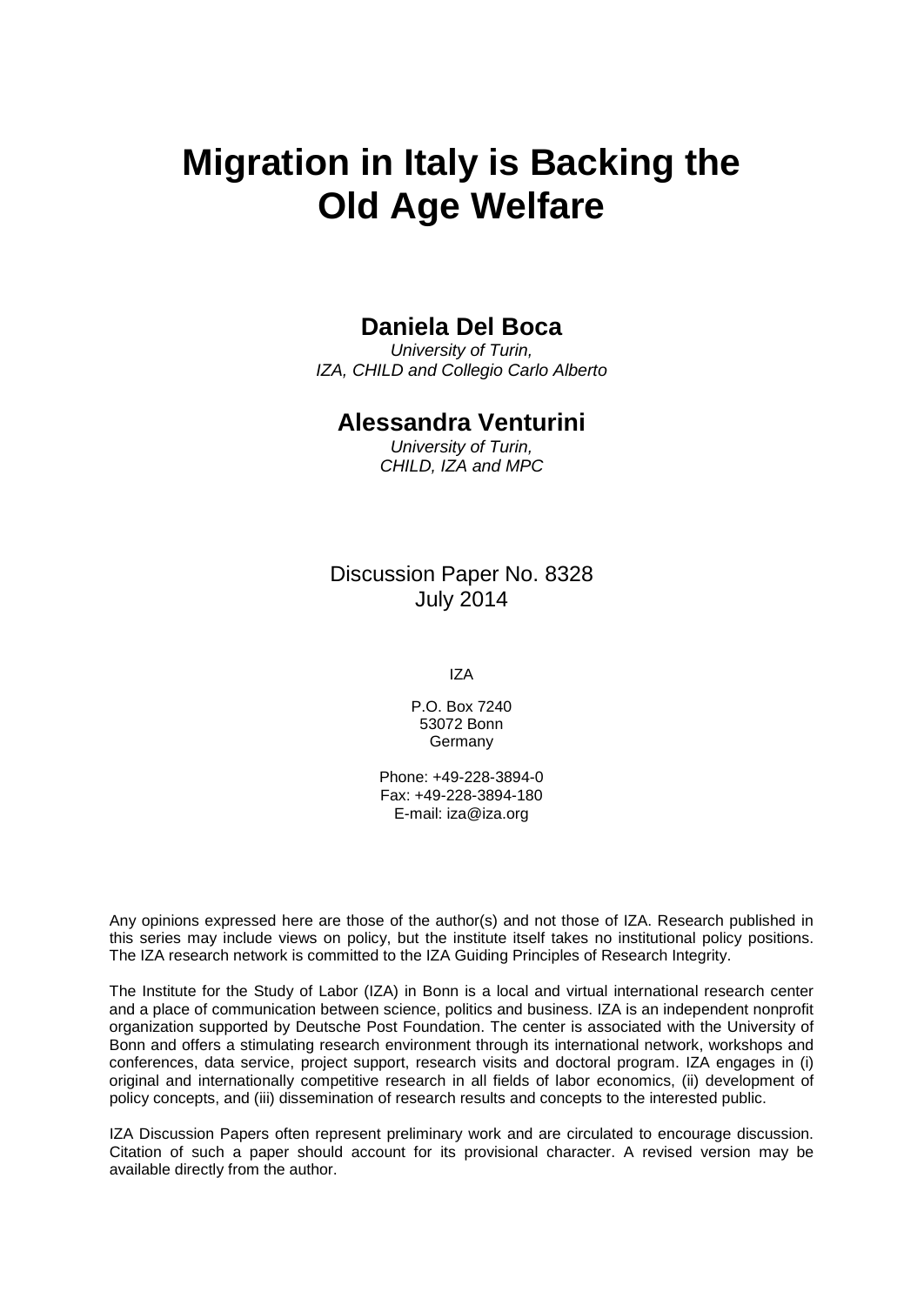IZA Discussion Paper No. 8328 July 2014

## **ABSTRACT**

## **Migration in Italy is Backing the Old Age Welfare[1](#page-1-0)**

Our research analyzes the effect of changes in migration policies and the accession to the European Union of former countries of emigration, considering the crucial role played by migrants in an aging society. We focus on the demand of family-care workers by using the last five years of the Italian Labour Force Survey dataset. Our results show that especially during the last years of recession, foreign labor (mostly female) has become fundamental in the family sector, favoring the participation of Italian skilled women in the labor market.

JEL Classification: J6, J15, F66

Keywords: migration, aging, women's work

Corresponding author:

Daniela Del Boca Department of Economics University of Turin Via Po 53 Torino 10124 Italy E-mail: [dani.delboca@unito.it](mailto:dani.delboca@unito.it)

<sup>&</sup>lt;sup>1</sup> We would like to thank Daniela Piazzalunga and Laura Bartolini for their excellent assistance. Daniela Del Boca thanks Collegio Carlo Alberto and Alessandra Venturini the Migration Policy Center at the EUI and the Economic Department for technical and financial support. The authors thank also the anonymous referees as well as the editors of this volume for providing a number of suggestions that helped to improve the chapter significantly. We remain responsible for any mistakes still present.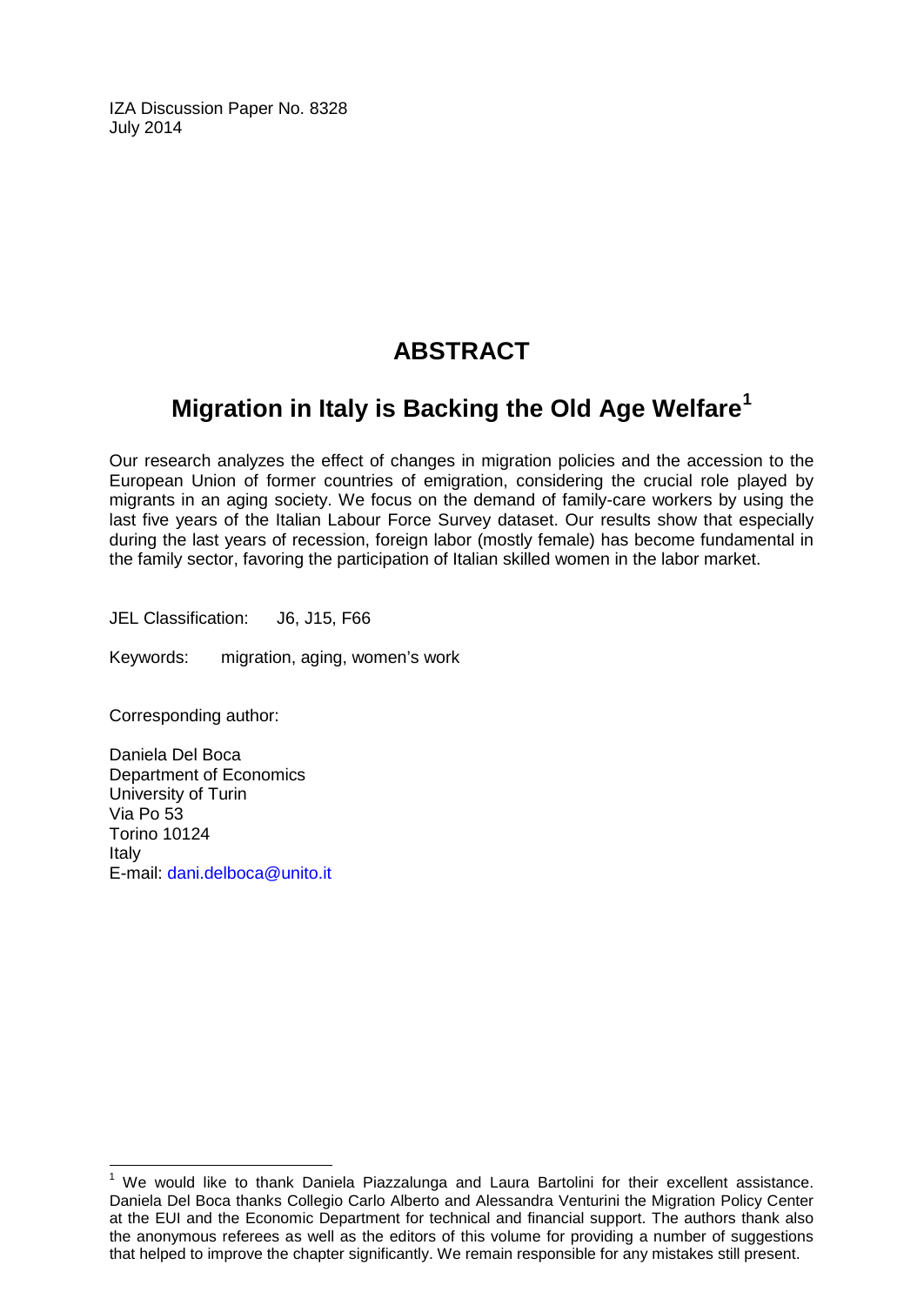#### **Introduction**

Immigration in Italy became sizable at the end of the 1980s, with initial inflows from the Mediterranean countries, together with the Philippines, Latin America and some Sub-Saharan countries (including Senegal and Ghana). In the 1990s, following the dissolution of the socialist block and URSS, inflows increased at a higher pace, and the composition also changed with migrants coming from Albania and the other Eastern European countries. Poland was an early contributor, later replaced by Romania, Ukraine and Moldova.

Initially, most migrants were males working in agriculture and construction, as well as more limited numbers in the industrial sector. However, changes in the origin countries produced an increase in female migration as family members reunified, and produced a change in terms of first movers. In 2012, females comprised 53% of the total foreign population, and this percentage is higher amongst Eastern European communities: e.g. Romania (64%) and Ukraine (72%). While this type of migration is driven by the economic downturn of the sending countries, the characteristics of supply are determined by labor specifics in the destination country. This demand is led by family services, namely care for aged persons, young children and housekeeping, which have a strong female preference.

This present research provides evidence concerning the effect of changes in migration policies and the accession to the European Union of former countries of emigration, while also highlighting the important role played by migrants in an aging society. Section 1 describes inflows onto the Italian labor market, while section 2 describes the changes in immigration inflows rendered by enlargement in 2007, including its effect on the likelihood of employment, by using the 2011 Italian Labour Force Survey dataset. Assimilation and down-skilling is analyzed in section 3, and the role played by migrants in the labor market in section 4. Section 5 explores further into this specificity, adopting a focus on the demand of family-care workers by using the last five years of the Italian Labour Force Survey. To conclude, section 6 analyzes recent employment trends for foreign nationals.

#### **1. Main characteristics of total migration, new accession countries and institutional setting**

In 2012, the total foreign resident population was 4.859 million, or 8% of the native population<sup>2</sup>. The gender composition has changed over time: in 2004, men dominated and

<span id="page-3-0"></span><sup>&</sup>lt;sup>2</sup> The data on residency permits only included the Romanian community until 2007. Thus, post 2007, we used the information available in the Population registers, which have annual data and which is released by Istat at [http://dati.istat.it](http://dati.istat.it/) or the Labour force survey and the Labour force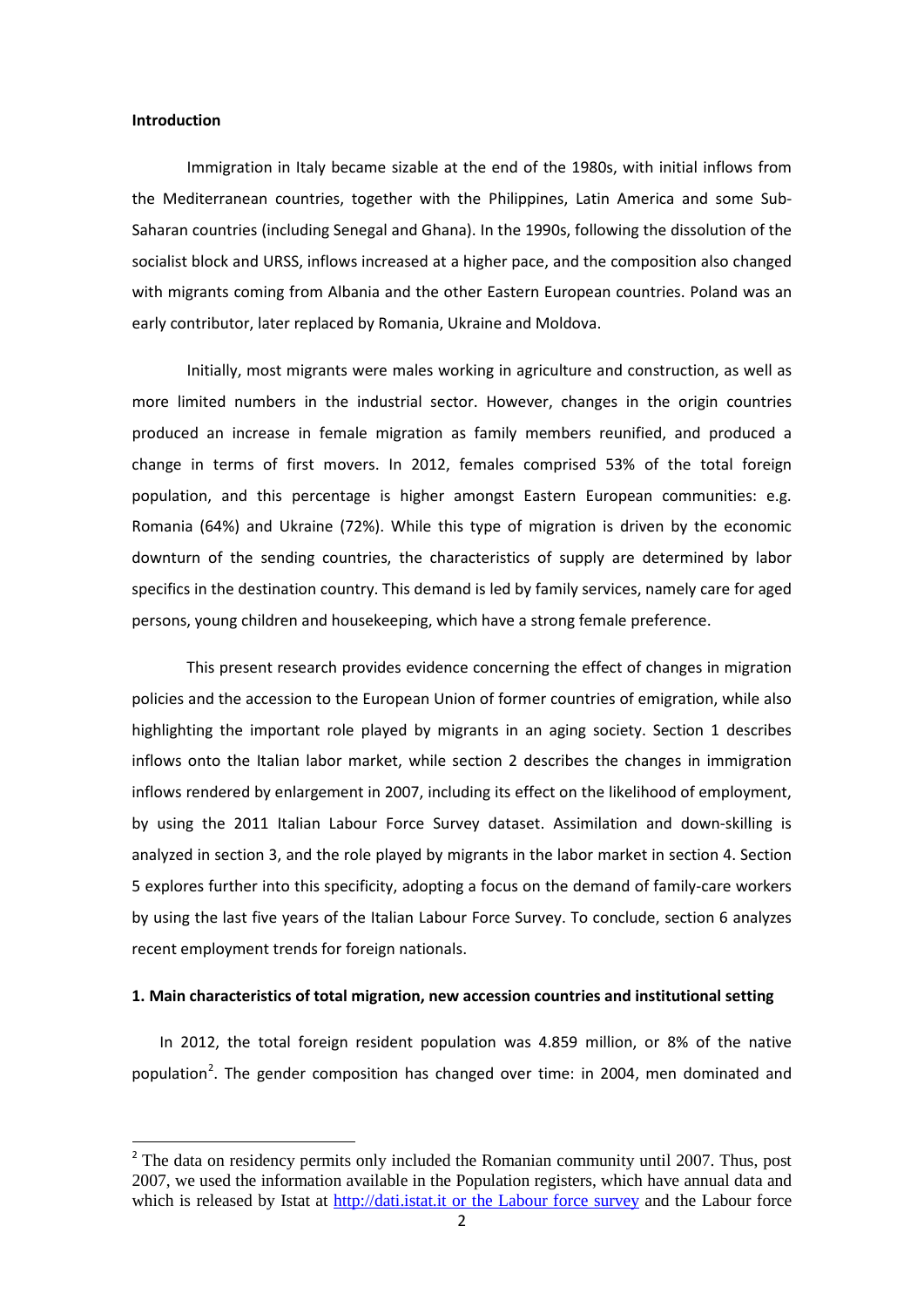women represented only 46% of the total stock of migrants; in 2012, they are on average 53% of the total stock. Foreign employment, and particularly foreign legal employment, has always been concentrated in northern Italy, (35% in the north west and 26% in the north east), while central Italy covers 25% of total employment (mainly in Rome) and only 14% work in the south.

Male employment is found in industry (25%), construction (25%), commerce (20%) and agriculture (5%), while female employment is largely concentrated in the social and family services sector (on average 55%, with higher peaks for some nationalities), with other women working in service activities (commerce 15%) and only a minority (8%) employed in the industrial sector.

#### **1.1 Characteristics of new accession countries**

 $\overline{a}$ 

The move from the first group and the most recent group of accession countries was driven by the labor demand in the household services sector. Prior to the fall of the Berlin Wall, Polish citizens were only able to reach Italy with a special visa to visit the Polish pope. They could subsequently remain undocumented, yet were perceived as temporary and tolerated because they were perceived as being in search of a visa to the US. Polish women came with a special tourist visa, which was renewed easily every three or six months, and they were attracted by job opportunities in the household services sector as caregivers. With the entrance of Poland into the EU, the attraction of such types of jobs declined, because the job opportunities increased at home and in the other EU labor markets that offered better job opportunities; for instance, the UK which did not apply for the restriction of migration (3 year transition period). At this point, the flow of Polish women declined but the demand for family services remained stable and even increased. Women from other Eastern European countries (Romania, Ukraine, Moldova, etc.) were subsequently sucked in by demand.

The flow from Romania initially concerned single men and women, with the rest of the family only coming afterwards. In 2002, the male-female ratio was 0.87, while it is now 0.93 (see Chapter on Romania, THIS VOLUME). The inflow had two humps marked by legislative changes that eased entrance with visa liberalization in 2002 and accession in 2007. The Bulgarian community has always been less important, with a higher growth rate than the Polish community, and it remained at 10% of the Romanian (see Table A in the appendix). After 2007, Romanians were the most important foreign community, while Poles ranked  $9^{th}$ 

survey, which provide individual data, available at<http://www.istat.it/en/archive/36394> released by Istat every quarter with a sample survey of around 170,000 individuals.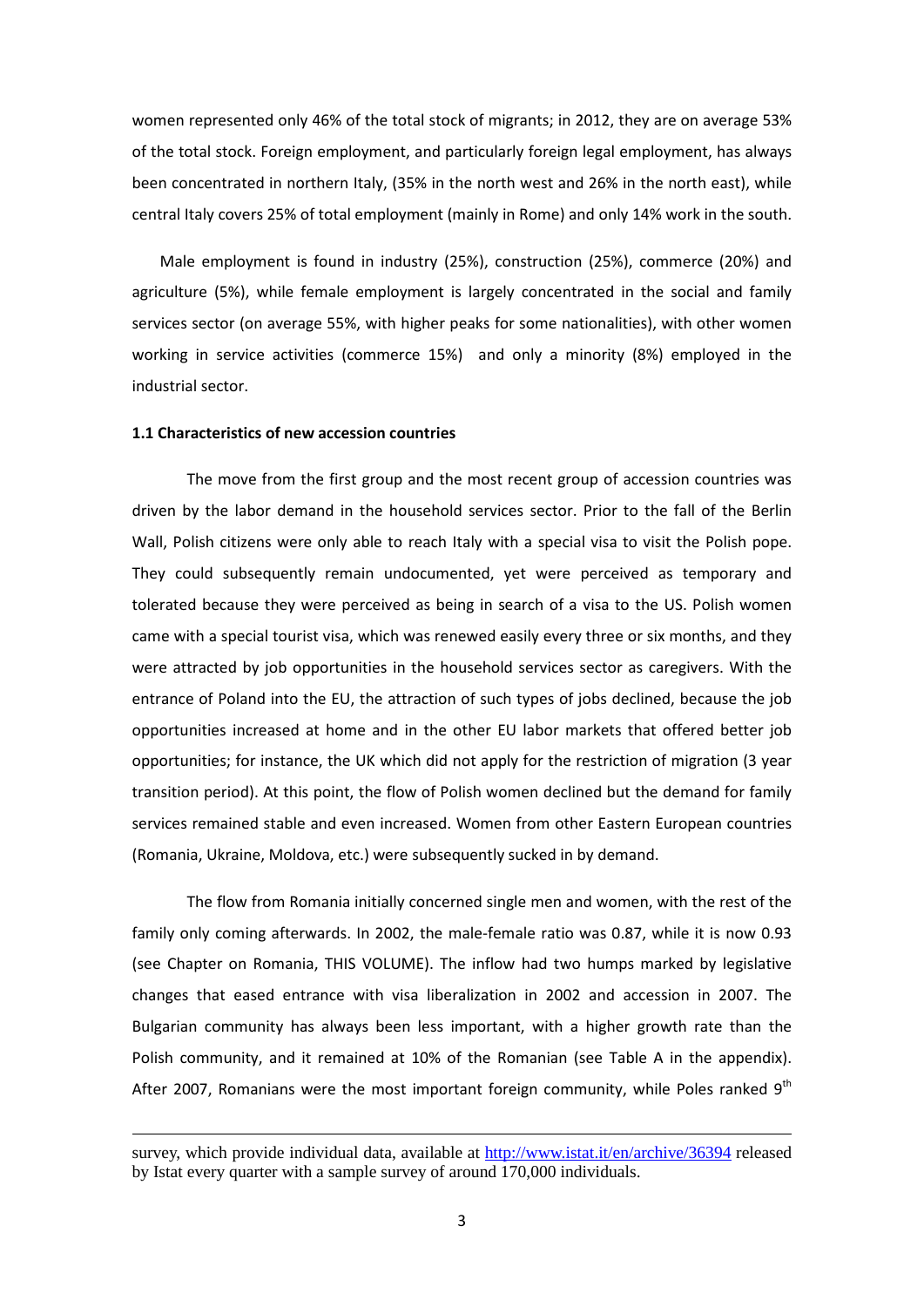and Bulgarians  $28^{th}$ . Accordingly, we will only focus upon the behavior of the largest community, for which more and indeed better information is available.

Labor migration reflects the main reason to move to Italy for both men (66%) and women (48%), while family reunification only accounts for 23% of men and 43% of women, and has declined for both groups<sup>[3](#page-3-0)</sup>.

| Table 1. Activity, employment and unemployment rate by natives, total migrants and Romanians |                 |       |    |             |             |       |    |             |                |       |      |        |
|----------------------------------------------------------------------------------------------|-----------------|-------|----|-------------|-------------|-------|----|-------------|----------------|-------|------|--------|
| 2011                                                                                         |                 | Total |    | Male Female |             | Total |    | Male Female |                | Total | Male | Female |
|                                                                                              |                 |       |    |             |             |       |    |             |                |       |      |        |
| <b>Activity rate</b>                                                                         |                 | 59    | 70 | 49          | Total       | 69    | 83 | 57          |                | 75    | 86   | 67     |
| Empl.rate                                                                                    | <b>Italians</b> | 55    | 65 | 45          | Migrants 61 |       | 75 | 49          | <b>Romania</b> | 67    | 79   | 58     |
| Unempl.rate                                                                                  |                 |       | 7  | 8           |             | 12    | 9  | 15          |                | 11    | 8    | 14     |

*Source:* Istat LFS, 2011, second quarter

Migrants have higher participation rates than natives (see Table 1), with the difference generally around 10%, which explains the higher employment and unemployment rate both among male and female migrants. However, the Romanian community presents an even higher participation rate, particularly among females, as well as a very high employment rate, stressing that women are first movers and not only reunified family members. Indeed, this is a common trend among the Eastern European communities, driven by the high education level and participation rate diffused among women in the home country, as well as the economic transition faced by their economies, which has reduced job opportunities at home<sup>[4](#page-5-0)</sup>.

Contrary to the native population, the prevailing contract type among the Romanian community is employee (91%, native 73%, total foreign national 87%). Self-employment is much less important (total 8%, natives 26%, total foreign nationals 12%), which is maleoriented (12%) and concentrated in construction.

The concentration of Romanian male migrants in construction (42%) is much higher than the high concentration among the other migrants communities (27%), and more than three times the native concentration (12.3%). Moreover, they are also employed in the manufacturing sector, albeit less so than natives and other communities (22%, 29.5% total migrants and 24% natives) (see Table B in the appendix). Less important is employment in trade and transport (7.4% and 8.2% respectively).

 $3$  See ISMU Report 2012, CARITAS 2011 and Pastore Villosio 2011.<br> $4$  See Marchetti, Piazzalunga, Venturini 2012.

<span id="page-5-0"></span>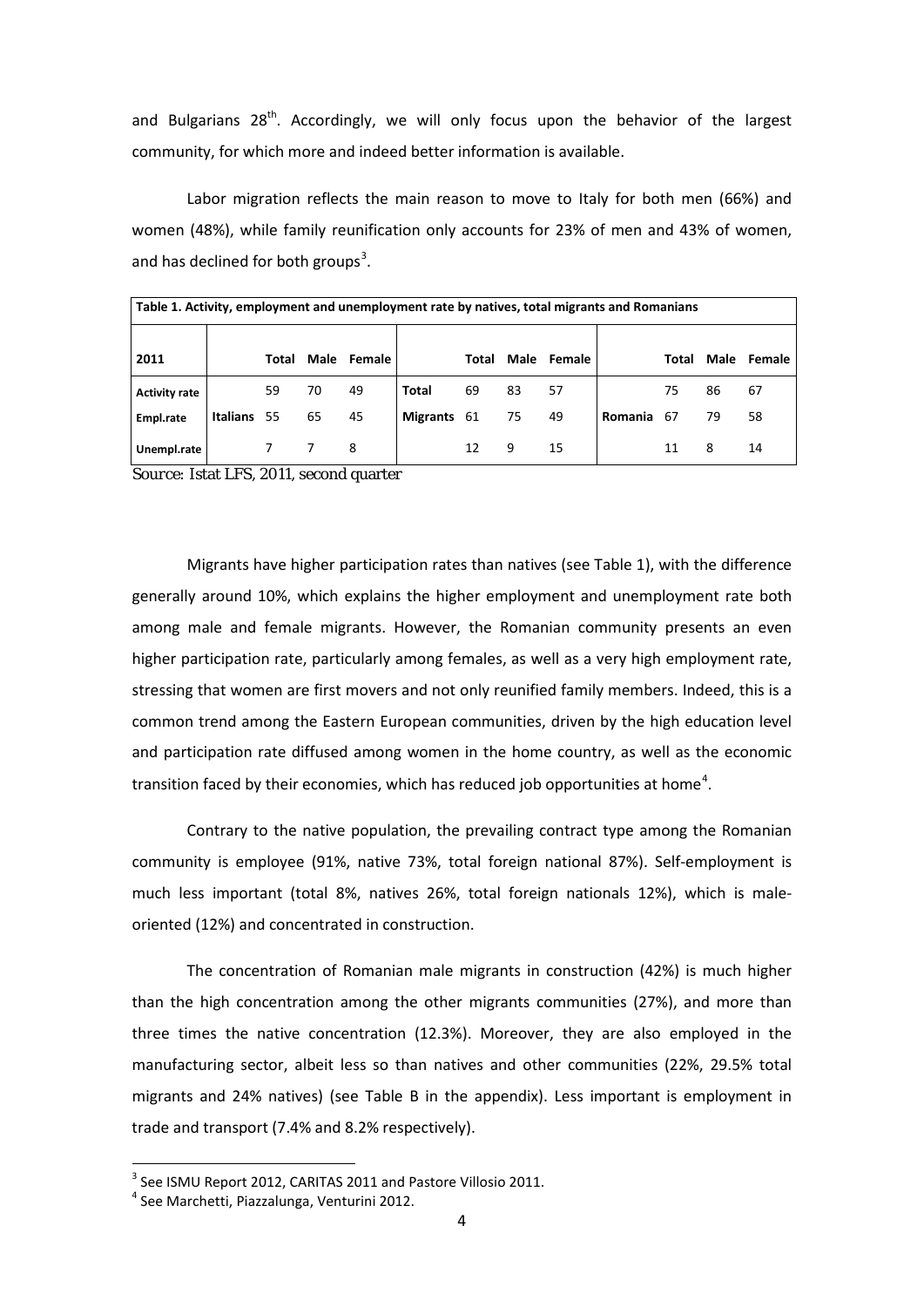Romanian female employment is even more concentrated, with 52.2% employed in social and personal services, 14% in hotel and restaurants and 10% in manufacturing. The female distribution for employment is far from the native distribution, yet is not so different from the average female migrant employment distribution: here, employment in the family sector can reach 72% and 80%, as in the case of the Ukraine and the Philippine communities, but is largely disregarded by native Italians (7.8%).

#### **1.2 Institutional setting of migration**

The importance of foreign workers in employment as caregivers is crucial for the Italian welfare system. Here, family has traditionally been the main source of basic assistance to the elderly, children and generally for all types of sicknesses not treated in hospitals. For this reason, migration policies reserved a specific legalization procedure for family caregiver workers, who are called *badanti*, the popular name used in the Veneto to define this type of service.

As a background to Italian migration policy, we should first recall that Italy became a country of immigration following the 1971 recession. With the introduction of restrictive immigration policies by Northern European countries, Italy became a second best destination for many migrants. However, the institutional setting and public opinion were not prepared for these kinds of changes. Accordingly, there were many subsequent legislative revisions and attempts to regularize – always for "the last time" – the spontaneous and thus nondocumented entrance of migrants.

If we consider residency permits, legal inflows were much larger in the legalization years than other years when visa policy and planned numbers were unable to control these flows and canalize migrants as they entered the country. Italy's very long frontier makes border patrol particularly difficult. However, spectacular boat arrivals only represent a small minority amongst non-documented inflows: most arrived by plane or land, or as tourists who subsequently work and overstay.

To cope with the inefficiencies in legal migration access, governments repeatedly legislated and, rather than reducing the non-documented presence in the country, called for additional spontaneous labor inflows, thus forcing the government to repeat legalization (as indicated by Figure 1).

5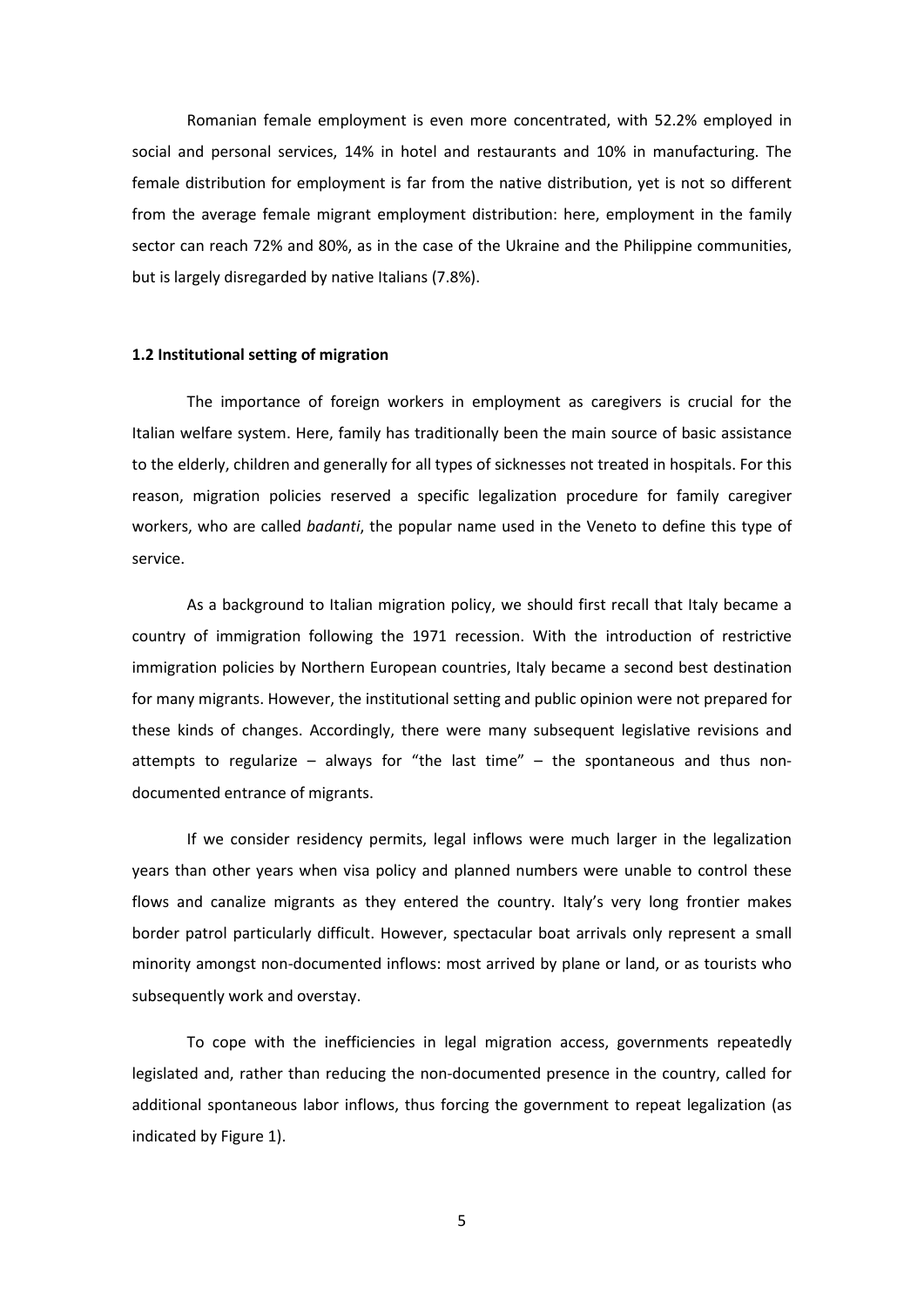



*Source*: Einaudi (2011).

In 2004, during the first enlargement, the majority of the EU countries, including Italy, requested a three-year transition period (with the exception of the UK, Ireland and Sweden). No significant change in immigration inflows and their flows occurred in Italy. Indeed, Italy did not even experience any relevant change at the end of the three-year transition period when free mobility came into being, because workers from the new accession countries were not drawn to the Italian labor market (see Figure 2).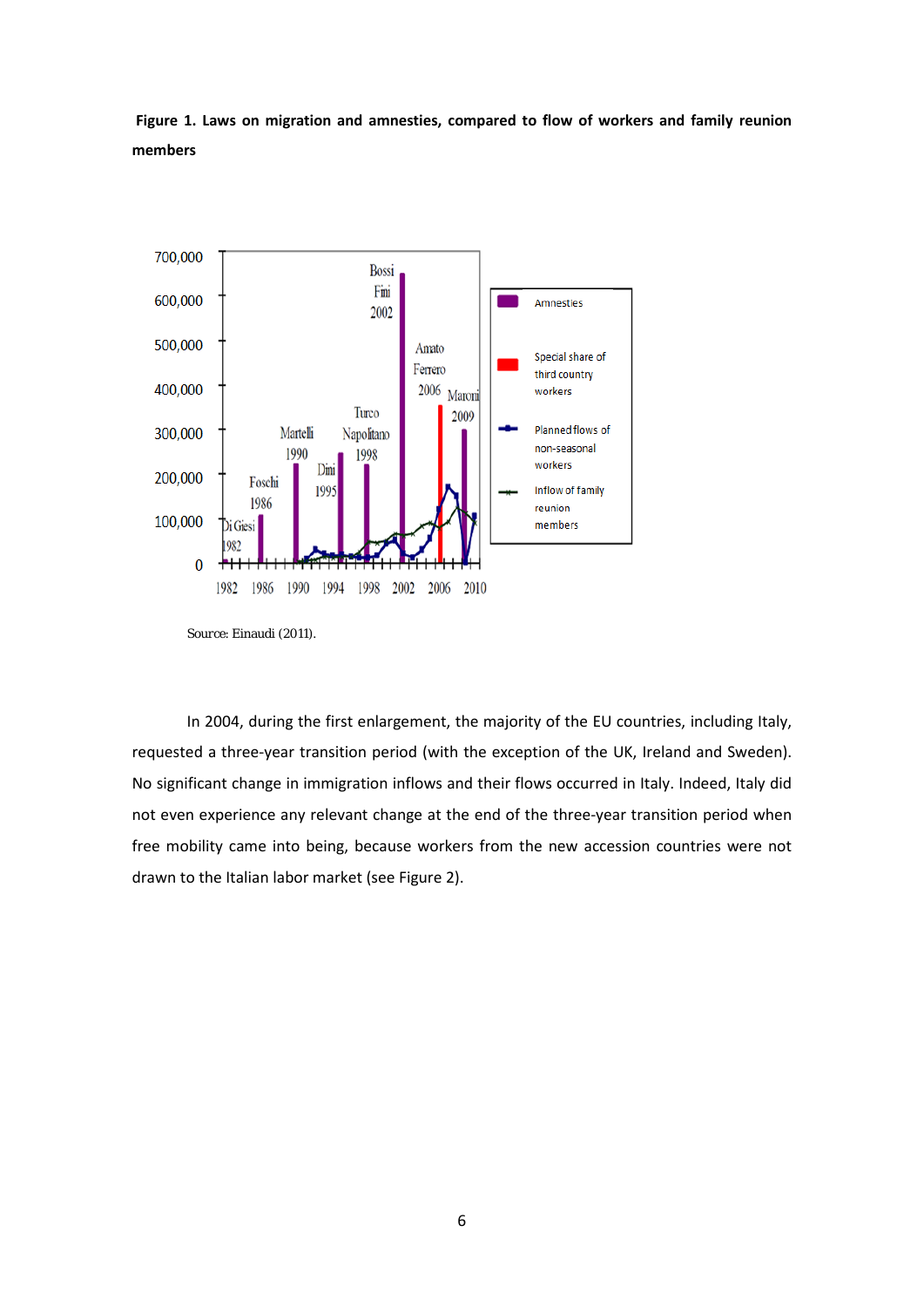

**Figure 2. Stock of total and Romanian migrants (own calculation based on the population registers ISTAT)**

During the second enlargement in 2007, Italy did not request a transition period. Overnight, all of the illegal Romanian migrants who had arrived with the expectation of enlargement became legal and thus the Romanian community doubled. Enlargement functioned as a larger and more specific legalization that produced limited changes in the composition of the flows, yet increased the size and role of the Romanian community. However, inflows from Romania had already increased in 2002, when the visa requirement to enter the country was eliminated. Indeed, the 2003 inflows already showed a higher pace of growth, which subsequently took off in 2007.

The institutional setting and large informal economy in the country – estimated at 30- 40% of GNP, with large variation by sector and region – favored the non-documented labor entry and presence of non-documented labor migrants. Estimates for the share of informal employment or non-documented migrants vary between 8-1[5](#page-5-0)% of the total migrants stock<sup>5</sup>. This oscillation is a function of legalization policies that create an accumulation of non-

<span id="page-8-0"></span> <sup>5</sup> Source ISMU 2012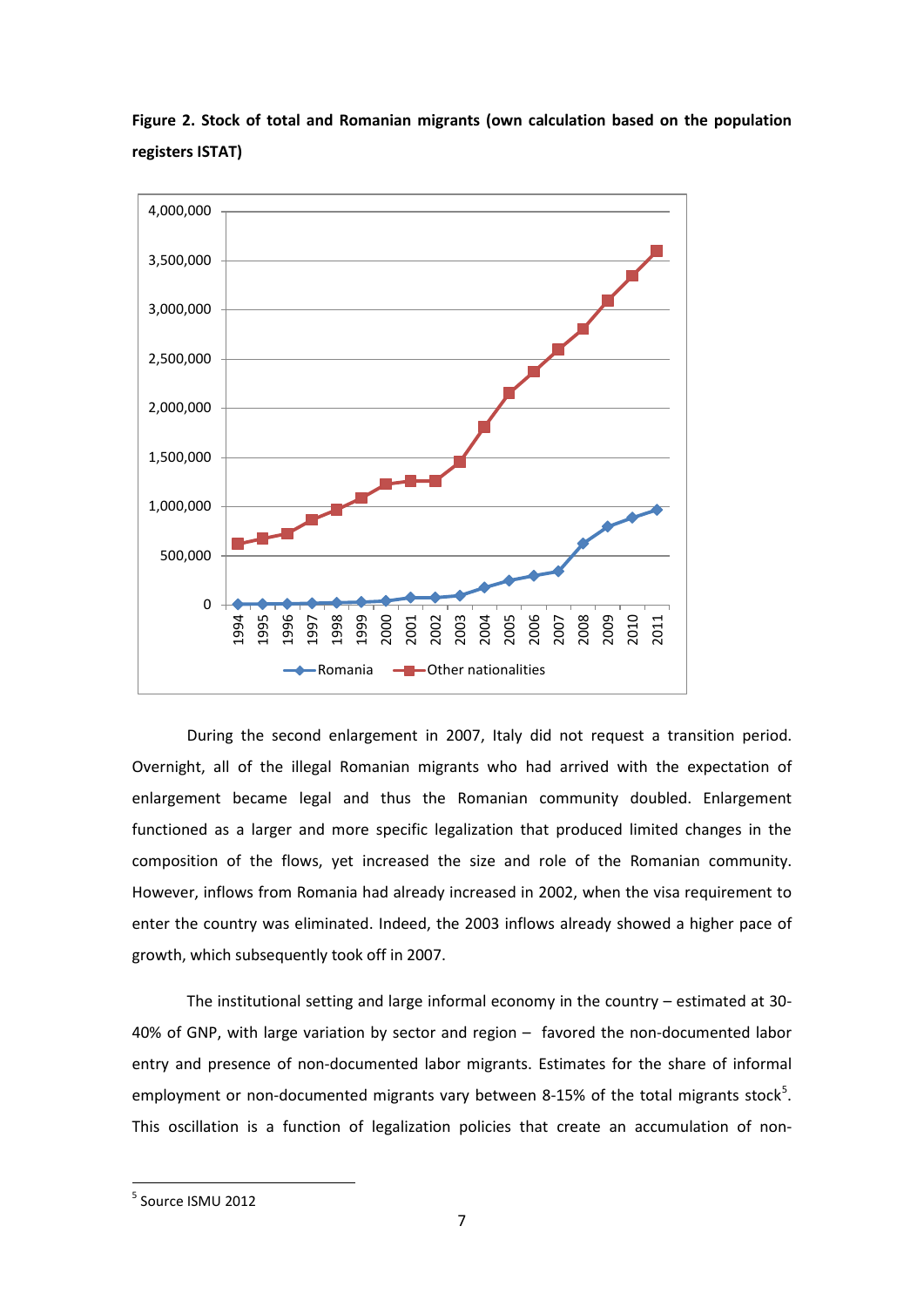documented migrants, which declines after the end of the procedure and subsequently grows again later on<sup>[6](#page-8-0)</sup>.

### **2. Has free mobility changed Romanian migration patterns? Has it increased the probability of Romanians finding a job?**

In this section, we focus on the effects of policy changes on migration flows, their composition and expected duration, as well as the employability of migrants.

Considering the LFS (ISTAT), the characteristics of the inflows before and after the first legislative change in 2002 – when Italy eliminated the visa requirement for Romanian citizens – and the 2007 enlargement – which eliminated the need for a residency permit –show a similar evolution, as Figure 3 reveals. In both cases, there was an increase in the young cohort and a reduction in those with secondary education, relative to those in other education groups.

<span id="page-9-0"></span> $6$  For more detailed analyses of irregular employment among Eastern European migrants in Italy, see Venturini, Marchetti and Piazzalunga 2012.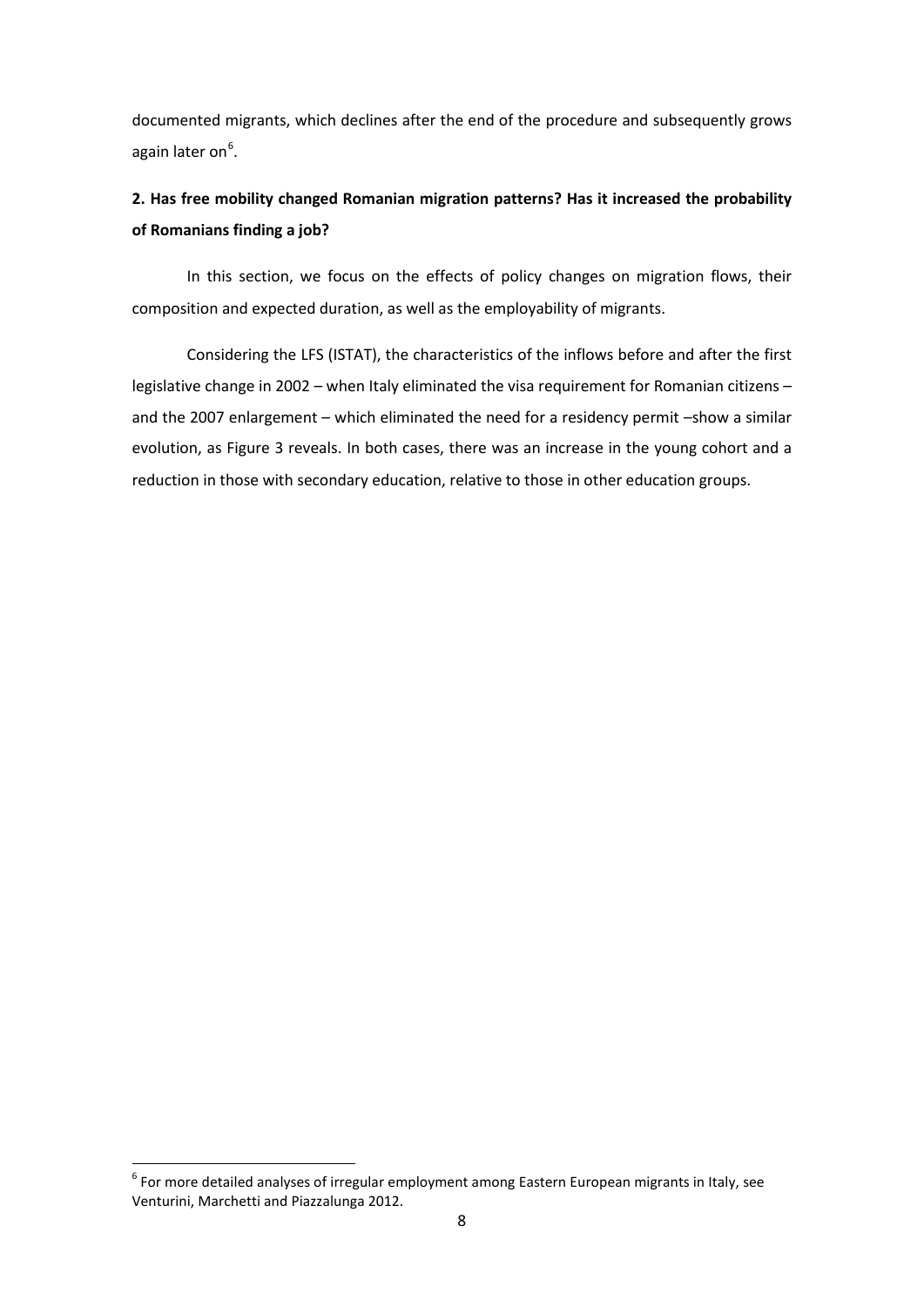

**Figure 3. Age and education before and after 2002 and 2007**

Similar indications emerge from the survey conducted in 2009 inside the TEMPO research project by WIIW (Mara I., 2012) through ISMU in the three main Italian cities (Rome, Milan and Turin). This survey analyzes the changes between migrants who arrived before 2007 and those who came afterwards.

Those who arrived in the free mobility period are younger (concentrated in the 25-43 age bracket), with lower levels of education (secondary education decreases). However, the number of the highly educated also increased, while there were also more single migrants and fewer children. Men dominated the recent inflows because family reunification was led by women, while the share of persons living with a partner did not decline.

Source: own calculation on the LFS, ISTAT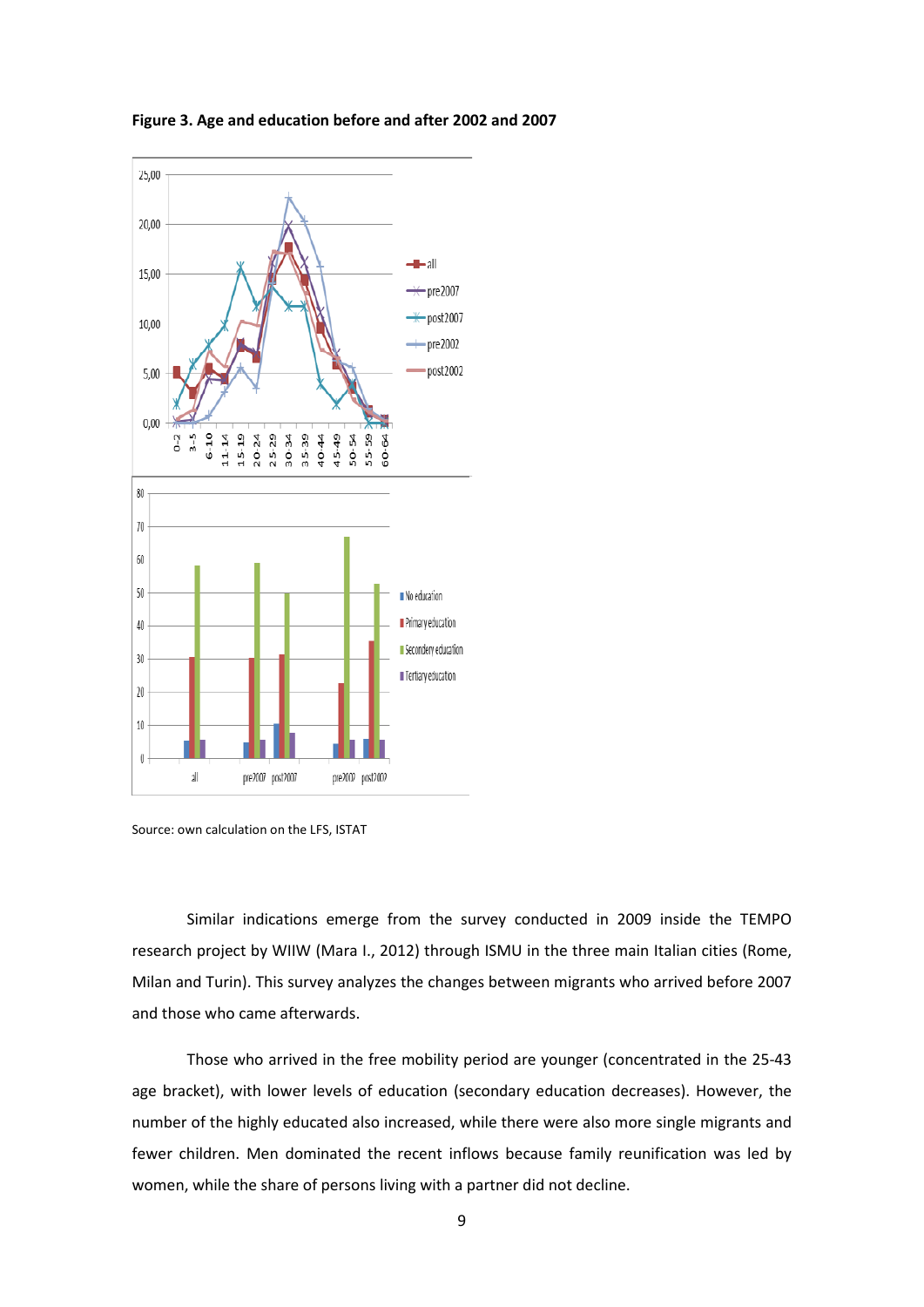The largest group in Italy is that which is less inclined to return to Romania and more likely to stay in Italy, with 30% of them changing their opinion after their arrival. For men, the drivers of change in migration plans were work (18%), better standards of living (15%), family reasons (13%) and the negative economic situation in Romania (11%). For women, the main driver was family (28%), followed by work, earning and the "negative economic situation in Romania", which only accounted for 4%. Uncertainty is much higher among the latecomers, and while men are ready to move to other destinations, 40% of females are ready to return to Romania. 37% of the migrants who arrived after 2007 had previous experience of migration and probably planned a circular migration move that subsequently became more permanent owing to the limited jobs available at home.

Furthermore, the recent ISMU (2011) survey on migrant intentions, which is limited to Lombardy yet has a large sampling<sup>[7](#page-9-0)</sup>, shows that 83.9% of Romanians answer the question concerning their "intention to move elsewhere within next 12 months" with a negative answer response. While this is a little below the average ([8](#page-11-0)6.95%),<sup>8</sup> "yes to my country of origin", at 8.2%, is far above the average of 5.3%.

If free mobility has increased the possibility of return, the recession has reduced interest in going back home and has not increased back and forth mobility; however, the trend for more permanent migration has continued to be problematized by the increasing difficulties in finding jobs.

Has institutional change favored the employability of Romanian migrant workers? By using the most recent Labour Force Survey 2011, we have analyzed the probability of being employed or unemployed for those Romanian migrants who arrived before and after 2007. We wanted to understand whether the previous limitation to mobility had reduced job offers and, more generally, the employability of Romanians, who should be better off after the enlargement provided them with the freedom to move, which should favor better job matches.

As expected, what emerges from the results (Table E in the appendix) is that higher education in northern Italy is positively related to the probability of employment. Meanwhile, being younger and female reduces the probability of employment. The dummies by ethnic group reported in column 1 of Table 2 indicate that the probability of employment for 26

<sup>&</sup>lt;sup>7</sup> The interviews are conducted each year in Lombardy and 1,000 migrants are sampled. <sup>8</sup> Only Ukrainians have a higher value at 8.5%.

<span id="page-11-0"></span>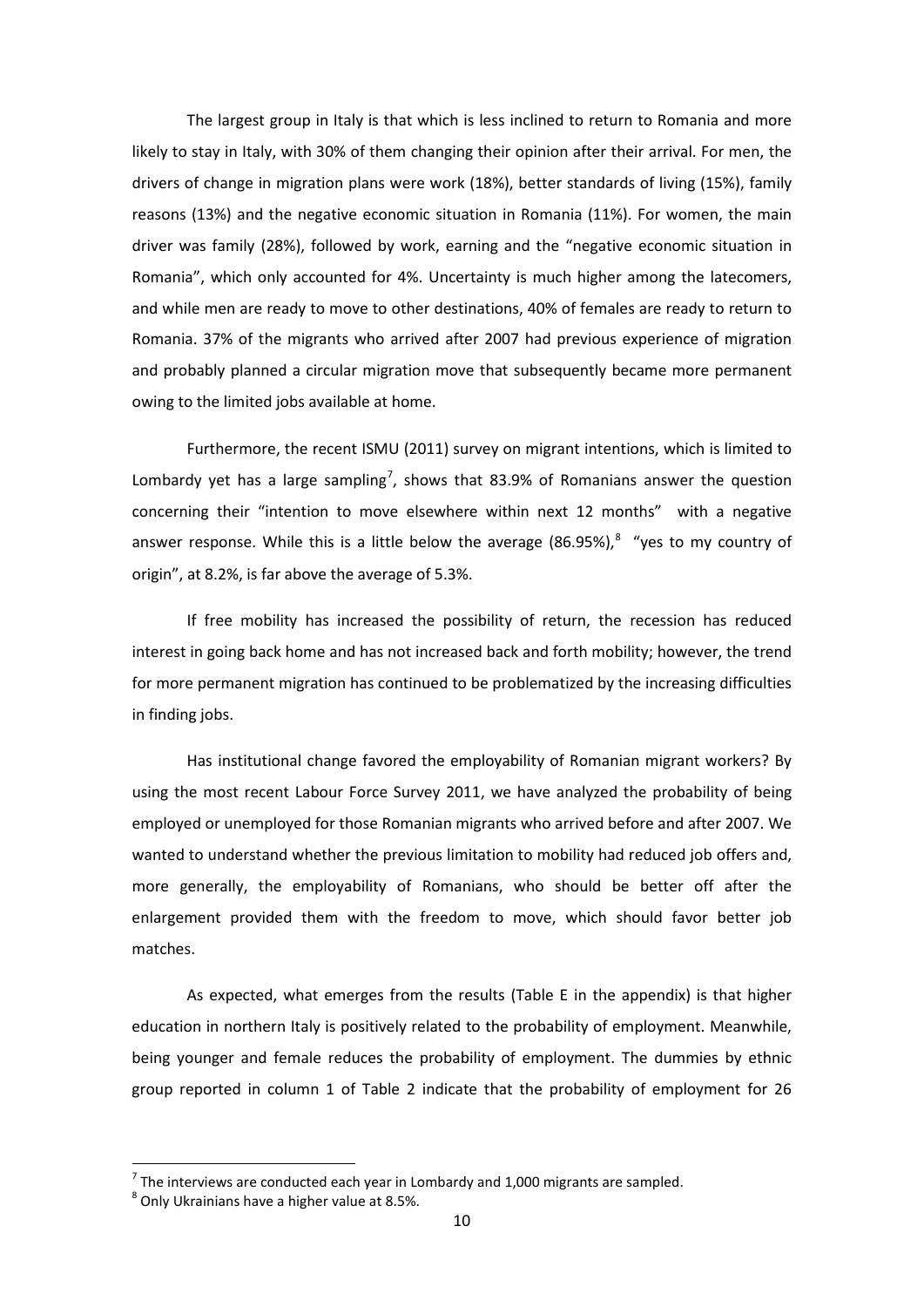European citizens $9$  is similar to their native counterparts. In the case of migrants from third countries, the probability of being employed is lower and the probability of being unemployed (column 2) is higher than for natives, as expected. Prior to the enlargement, the Romanian community behaved as third-country nationals and thus had a lower probability of finding a job; however, after enlargement, it behaved as other EU migrants and thus like native Italians. The variable indicates that the year since migration (YSM) is not statistically significant.

<span id="page-12-0"></span><sup>99</sup> All EU citizens minus Romanians.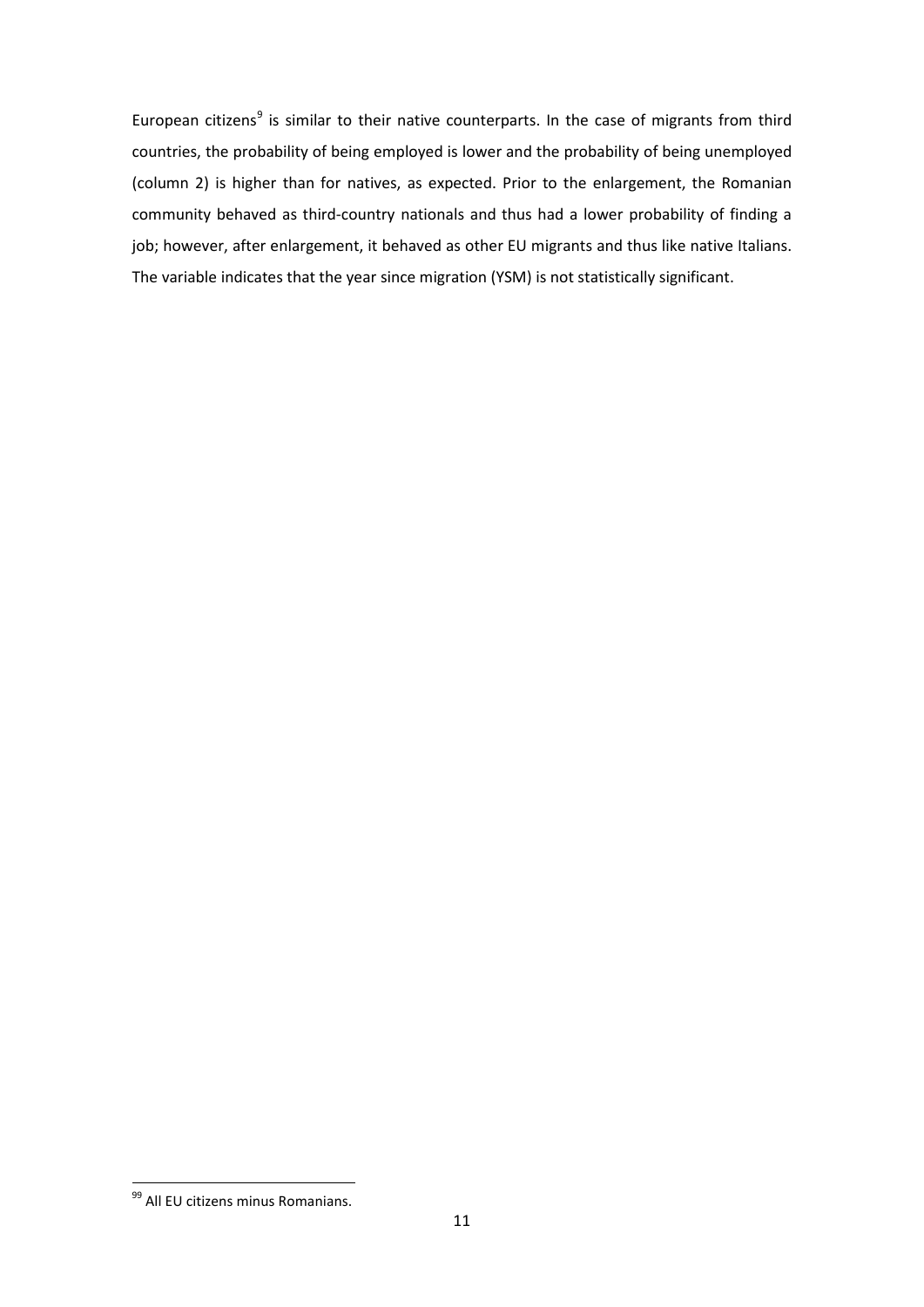|                              | (1)         | (2)         | $\overline{(3)}$ | (4)         | (5)             |
|------------------------------|-------------|-------------|------------------|-------------|-----------------|
| Specifications               | Empl        | Unempl      | Empl             | Empl        | Empl            |
|                              | <b>TOT</b>  | <b>TOT</b>  | <b>FEMALE</b>    | <b>MALE</b> | Interactions    |
|                              |             |             |                  |             | citizenship/YSM |
| <b>VARIABLES</b>             |             |             |                  |             |                 |
| European 26                  | $-0.224$    | 0.224       | $-0.360$         | $-0.0229$   |                 |
|                              | (0.192)     | (0.192)     | (0.241)          | (0.341)     |                 |
| Romanian-pre07               | $-0.351***$ | $0.351***$  | $-0.540***$      | $-0.105$    |                 |
|                              | (0.130)     | (0.130)     | (0.177)          | (0.197)     |                 |
| Romania-post07               | $-0.283$    | 0.283       | $-0.541**$       | 0.0542      |                 |
|                              | (0.177)     | (0.177)     | (0.229)          | (0.289)     |                 |
| Third-national mig           | $-0.594***$ | $0.594***$  | $-0.859***$      | $-0.321**$  |                 |
|                              | (0.106)     | (0.106)     | (0.151)          | (0.151)     |                 |
| Year Since Migration 0.00657 |             | $-0.00657$  | 0.0136           | $-0.00261$  |                 |
| (YSM)                        |             |             |                  |             |                 |
|                              | (0.00858)   | (0.00858)   | (0.0132)         | (0.0114)    |                 |
| <b>RomaniansYSM</b>          |             |             |                  |             | $-0.0405***$    |
|                              |             |             |                  |             | (0.0113)        |
| Europeans26YSM               |             |             |                  |             | $-0.00988$      |
|                              |             |             |                  |             | (0.0145)        |
| Third-Nationals YSM          |             |             |                  |             | $-0.0323***$    |
|                              |             |             |                  |             | (0.00459)       |
| Constant                     | 1.924***    | $-1.924***$ | $2.397***$       | $2.071***$  | 1.906***        |
|                              | (0.0863)    | (0.0863)    | (0.146)          | (0.102)     | (0.0860)        |
| Observations                 | 57,725      | 57,725      | 24,432           | 33,293      | 57,725          |

**Table 2. Probability of being employed or unemployed in the 2011 LFS (own calculation)**

The aggregate results seem to flag up the "accession agreement" having a positive effect, reducing the distance between the EU27 migrants and natives in terms of employment access. However, the analyses by gender (column 3 and 4) provide a different scenario. For both males and females, the pre-post agreement does not change the effect on the probability of finding a job, which remains negative for women and insignificant for men. Even before accession, men had the same probability of finding a job as native males, while females remained at a lower probability of sharing with third-country nationals. Further controls in column 5 confirm the results even for third-country nationals and Romanians. The seniority of migration expressed by the Year Since Migration variable cross-checked with the ethnic group is not positively related to the probability of employment: on the contrary, it discourages it.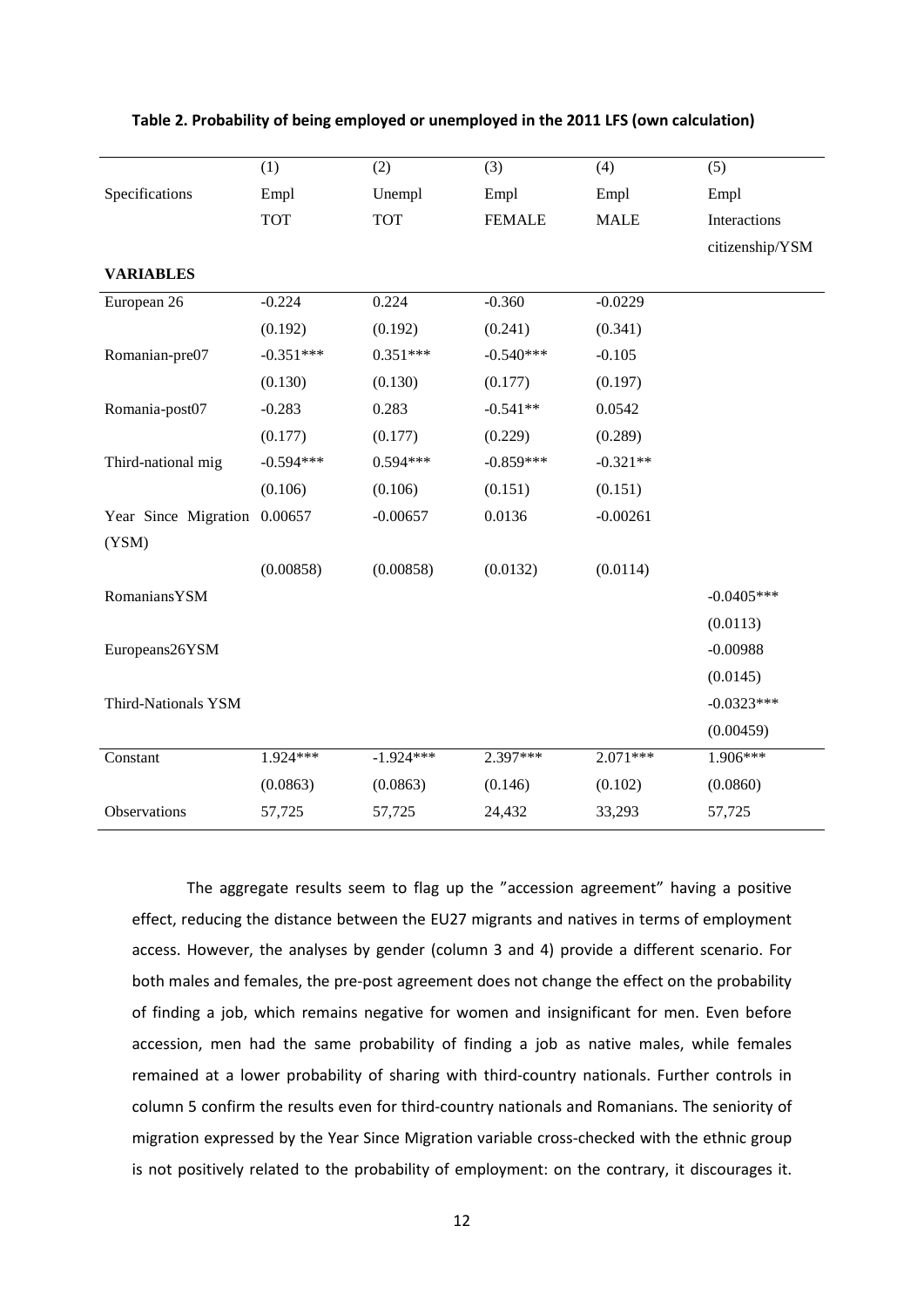Seniority in the country of destination (YSM) does not capture the increase in human capital specific to the destination country, which is better captured by the wage variable. However, it is likely to capture an increase in the possibility of receiving unemployment benefits or working irregularly with a regular permit. This represents an opportunity for workers who do not have any career prospects and have previous habits of working in the informal labor market. Moreover, the longer that Romanian women stay in the destination country, the more likely they are to reunify their family and the more they want to leave the type of job for which they initially came.

In fact, for a large proportion, being residential caregivers (live-in) is difficult to combine with family life. Consequently, after the family arrives, they are likely to change to non-residential caregivers (live-out) or traditional housekeeping jobs. This change implies greater risk of unemployment than residential caregivers.

The evidence presented here suggests that even if Romanians prefer temporary migration, the limited options at home and weaknesses of the national pension fund (which recognizes yet rarely implements the portability of pension contribution) discourage their return. However, most Romanian migrants hope to return to Romania given the difficulties encountered in finding jobs in the destination country, and particularly finding jobs with career prospects. In the next section, we will discuss this issue in further detail.

#### **3. Migrants' assimilation or down-skilling?**

Under-skilling is not restricted to foreign workers; rather, it is also found among native workers. The foreign level of education replicates the education distribution of natives, with the highest concentration in secondary education and a lower concentration in tertiary education<sup>[10](#page-12-0)</sup>. However, tertiary education is more common among natives (see Table D in the appendix).

The occupation classification (ISCO see appendix table C) is more distorted, with both male and female migrants more likely to be found in low skill positions, while the share of workers regularly employed in low skill positions, both male and female, is increasing and reached 33% of total foreign employment in 2010.The employment distance is even higher for women, given that 45% of them are employed in unskilled household jobs.

<span id="page-14-0"></span> $10$  If the comparison is limited to the employed population, the share of native with Tertiary education grows to 18%.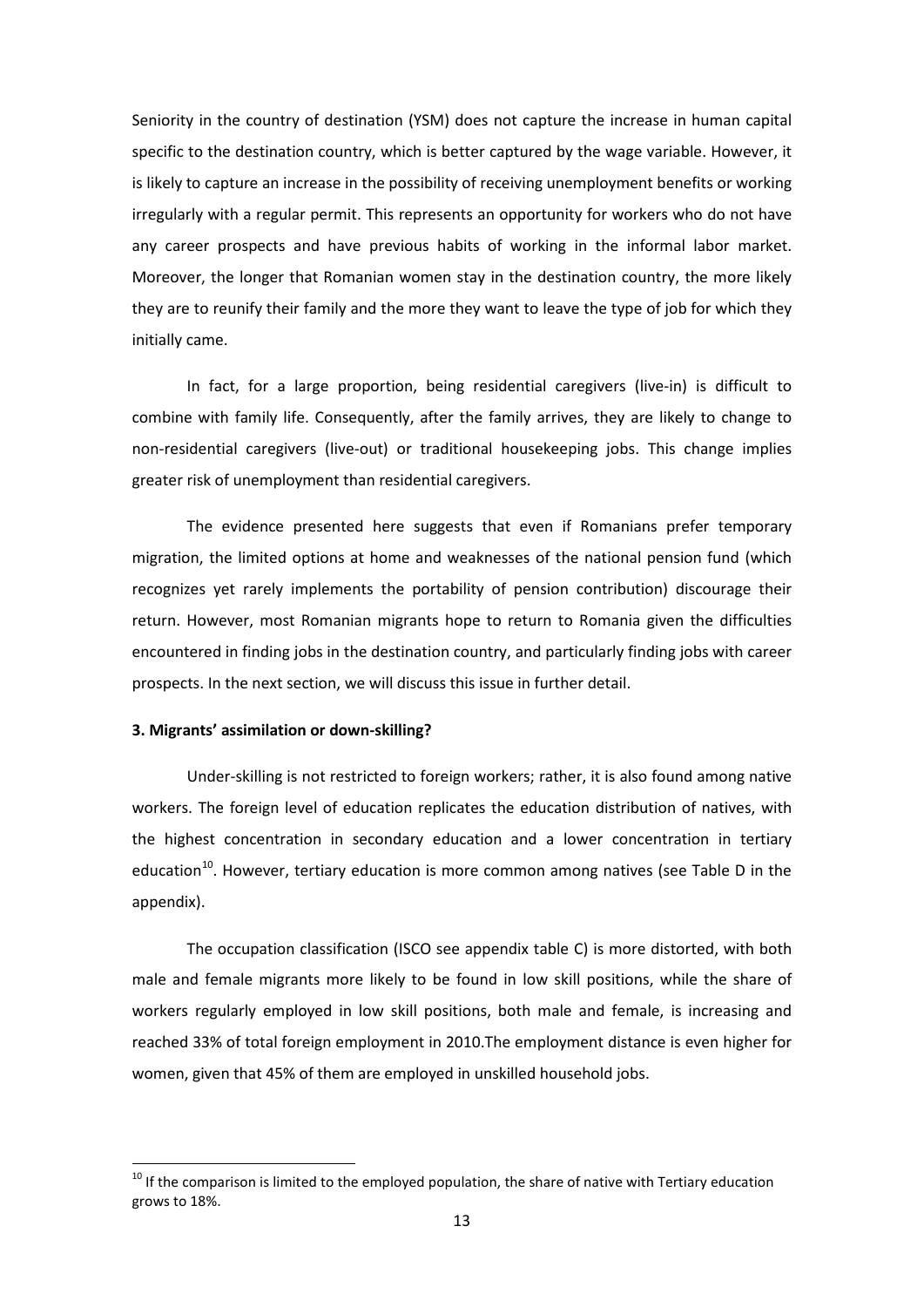There are many reasons explaining the amount of brain waste: the difficulties in the recognition of foreign education degrees; their different quality; and migrants' limited knowledge of the destination country's language. However, the most important reason relates to the lack of highly skilled job offers in the Italian labor market, which also spurs native workers to move abroad. Indeed, Italy has the largest brain mobility among EU countries, with 2.5% of the tertiary-educated emigrating.

Over-education persists. Using the 2005-2007 LFS dataset, Dell'Aringa and Pagani (2010) found that over-education stands at 41% among natives and 90% among foreign nationals. However, what is worse is that while over-education decreases with experience for natives, experience among foreign nationals does not reduce over-education either at home or abroad $^{11}$  $^{11}$  $^{11}$ .

In their analysis of wage and employment assimilation using a matched employers/employee administrative panel dataset, Venturini and Villosio (2008) found that migrants do not assimilate. In particular, Romanians who are employed in construction (male) and house services (female) are in jobs without career possibilities<sup>[12](#page-15-0)</sup>. Acceturo and Infante (2010) analyzed the case of Lombardy, reporting that the return on education is positive, yet much lower than among natives (0.7-0.9% versus 4.7-6-1% for natives). Strom, Venturini and Villosio (2012) show that there is a strong segmentation in the Italian labor market, and thus natives in "migrants jobs" (sectors with more than 16% for foreign employment) also have the same wage profile as foreign nationals and a very low probability of leaving these types of jobs, as well as permanent under-assimilation.

What emerges from these studies is that the Italian labor market mainly offers jobs without career prospects. Such jobs provide employment and income opportunities for foreign nationals, albeit without career advancement, and this relegates migrants from all countries into marginal positions.

<span id="page-15-1"></span>EU accession has changed the composition of the Romanian community. However, the subsequent recession has reduced career opportunities for all workers and even more so for foreign workers.

 $11$  The probability of return is modeled as in Venturini and Villosio (2008) as a function of the income *per capita*

<span id="page-15-0"></span> $^{12}$  Fullin and Revneri (2010) model the assimilation as social class upgrading and the duration of stay in the country with the level of education as the factors favoring social upgrading for both woman and men.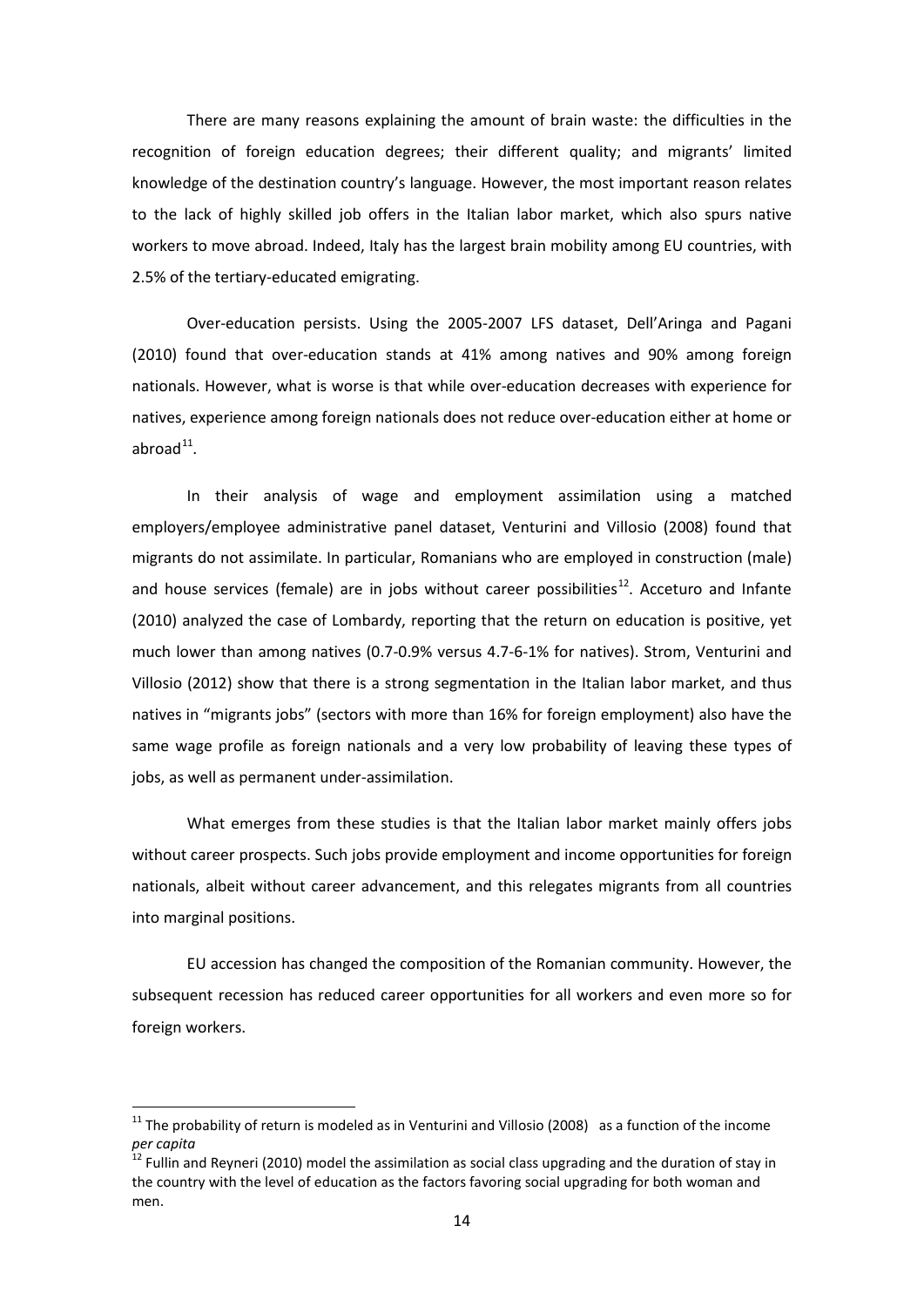A self-evaluation of Romanian workers is reported in Mara's (2012) survey, where down-skilling is perceived as being more frequent for females, who are mainly employed in the family care sector. Romanian women seem to suffer 55% of down-skilling in terms of their previous position, while 10% have been upgraded and 30% hold the same type of occupation. Meanwhile, 65% of men have the same type of job as before, 10% have been upgraded and only 23% downgraded. As Figure 4 shows, the occupational shift of female Romanian migrants means that the higher the previous position, the more dramatic the down-skilling that follows.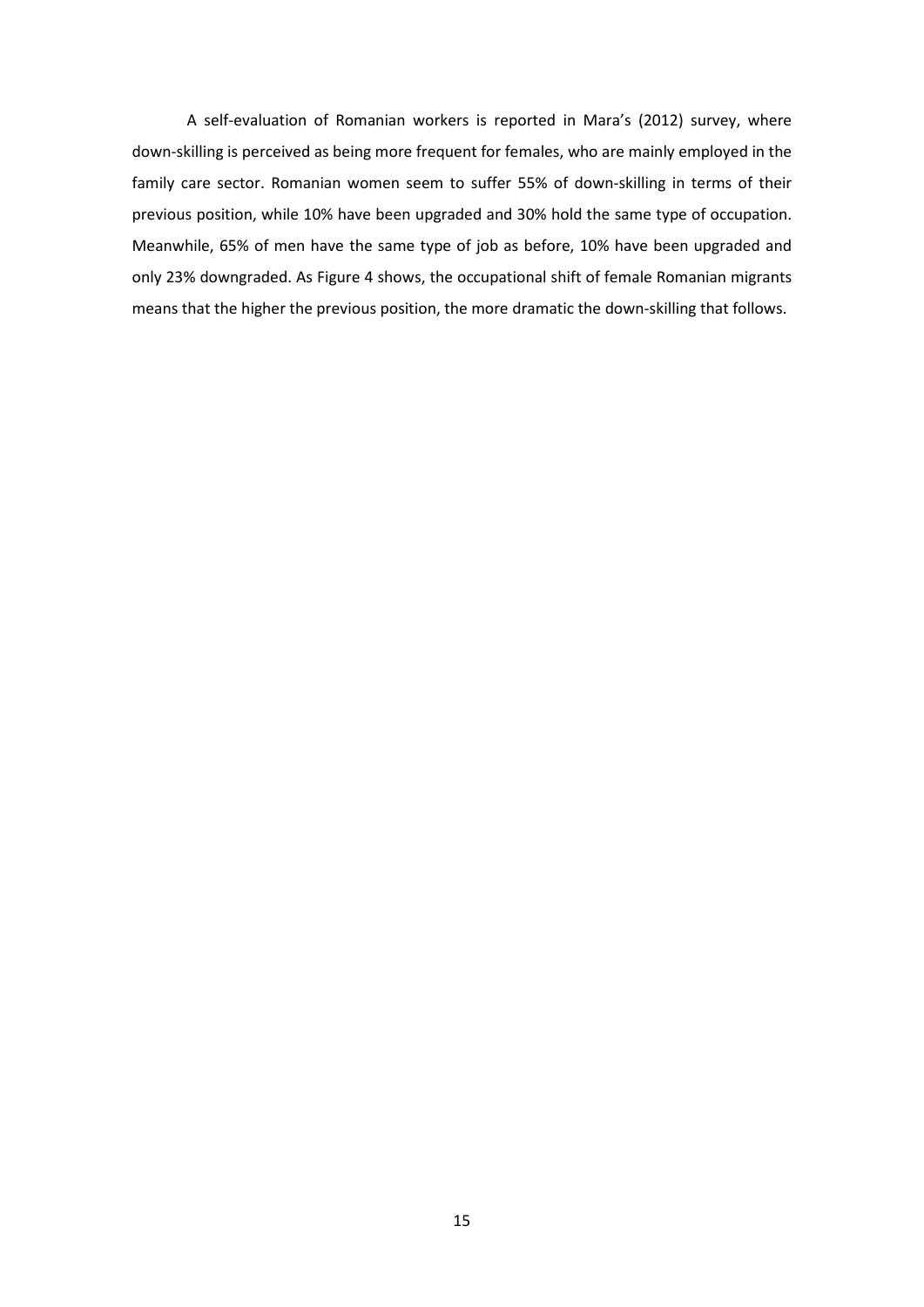

**Figure 4. Occupation shift: female Romanians migrants (source Mara 2012)**

A more aggregate index of integration combining Economic Integration (EI), Social Integration (SI), Cultural Integration (CI) and Political Integration (PI) was undertaken by Cesareo and Blangiardo (2009) in a survey of 12,000 regular and irregular foreign nationals interviewed in all Italian regions. The index analyzes the different dimensions of integration and provides results for the different ethnic communities. The Romanian community is relatively balanced in all dimensions, while for instance the Chinese community is ranked  $1<sup>st</sup>$  in terms of economic integration yet amongst the last in other dimensions. The Economic Integration measure refers to housing, work and saving capacity, and the Romanian community, which holds a rank of 10 at aggregate level, is  $15<sup>th</sup>$  here, below the Albanian, Polish and Latin American communities. Their later arrival explains the lower economic integration, while their typical jobs – construction for men, household work for women – also plays a role. Furthermore, Romanians ranked  $15<sup>th</sup>$  for the Social Integration index, which measures friendly relations, participation in associations, and acceptance of the Italian life style, which again is a likely result of their typical jobs. In terms of the Cultural Dimension, which includes the knowledge and use of Italian, interest in Italian events, access to information, a sense of belonging to Italian society, migrants' self-perception of their well-being in Italy and their sharing of some integration ideals, the Romanian community ranks  $10^{th}$ . Finally, in respect of political integration, which refers to legal status, registration and opinions on the importance of citizenship, Romanians rank  $9<sup>th</sup>$ . The survey generally points to a community that intends to settle and is thus interested in a legal stay and the life of the country; however, this community is still catching up economically and socially. The only other Community present in the survey among the accession countries is Poland, ranking  $9<sup>th</sup>$  with similar social and economic imbalances.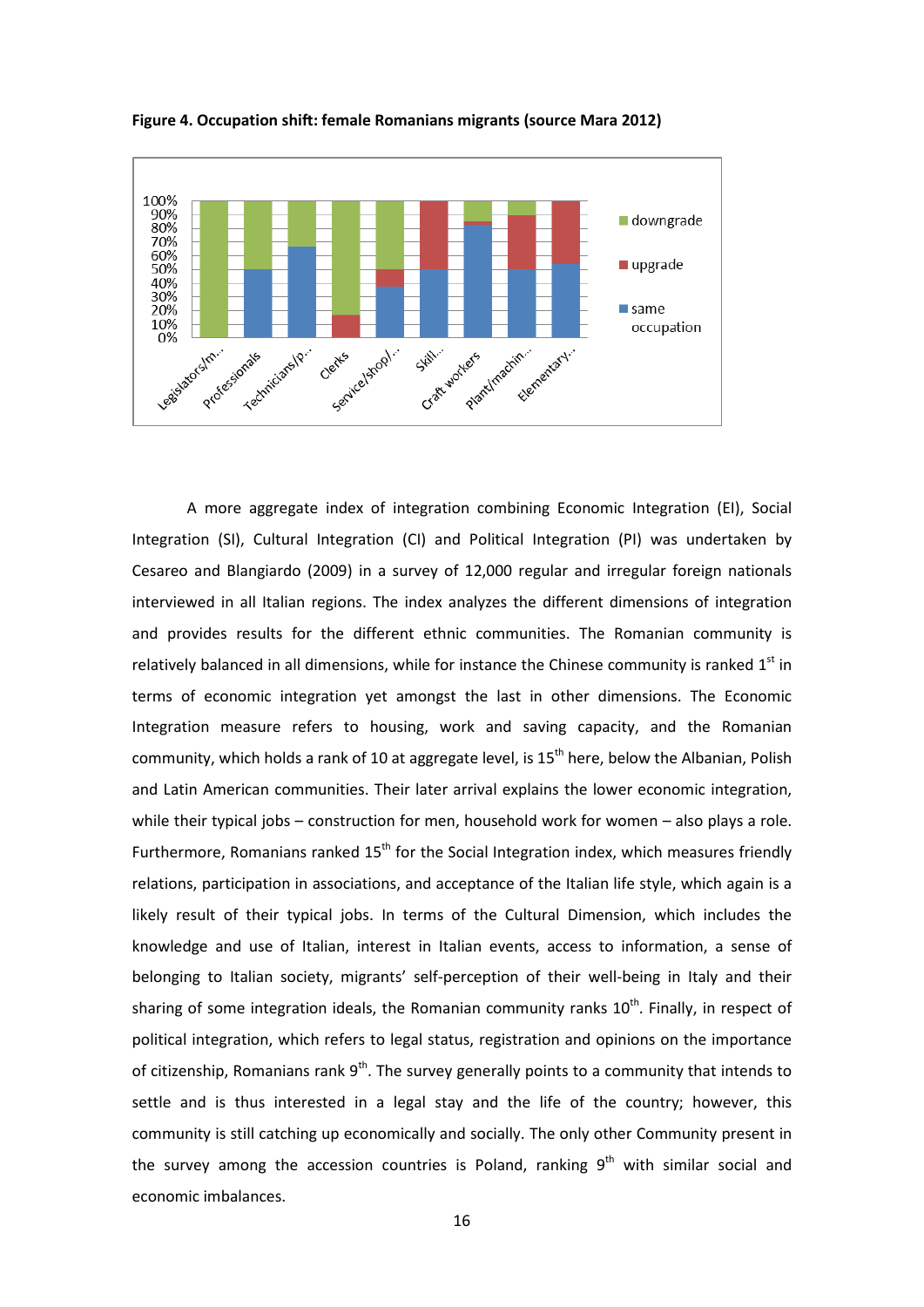#### **4. Effects on the domestic labor market**

**.** 

Studies on immigrant workers in the Italian labor market date back many years. The first paper on the subject was provided by Gavosto, Venturini, Villosio (1999)<sup>[13](#page-15-1)</sup>, who matched employer and employees data (WHIP) and used a cross sector and regional approach, yet did not find any significant effect on native wages. By contrast, Venturini and Villosio (2006)<sup>[14](#page-18-0)</sup> explored the effect of immigrants on the transition from employment into unemployment and from unemployment into employment among natives (divided into different skill and age groups), finding only a very small effect even among the most vulnerable categories, namely the young and female workers. Again using an employed-employees dataset for private firms (WHIP) and allowing for imperfect substitution between natives and migrants, Romiti (2011) did not find any impact on native wages and only a limited impact on highly skilled migrants. In order to understand the non-competitive role of migrants versus natives in greater depth, Bruecker, Facchin and Venturini (2011) analyzed the competition between foreign and internal migrants, showing that foreign migrants are not competitive with employed natives or those in search of a job in the destination area. By contrast, they displace internal mobility of labor aggravating the economic imbalances between regions.

More interesting is the new strand of research on the role played by migrants in the labor market, which follows on from the seminal paper of Cortes and Tessada (2011) on the effect of low-skilled migrant on the supply of highly skilled woman. Barone and Mocetti (2011) focus on the effect of female migrants on Italian female labor participation and weekly hours worked. The idea is that Italian woman still devote much time to household labor, given that services for young children are limited, as well as generally for the type of organization of their familial societies. Therefore, the presence of family help supports them in their labor force engagement. Barone and Mocetti  $find^{15}$  $find^{15}$  $find^{15}$  that while the labor force participation of native women is not significantly affected by the employment of foreign women, the hours worked (the intensive margin) by highly-skilled women are positively affected. The direct and indirect

<sup>&</sup>lt;sup>13</sup>Gavosto, Andrea, Alessandra Venturini and Claudia Villosio.1999. "Do Immigrants Compete with Natives?" *Labour*, Vol.13, No. 3, pp. 603-622, which uses the Social Security data, matched employed employees dataset (WHIPS).

<span id="page-18-2"></span><span id="page-18-0"></span> $14$  They use the Bank of Italy employment survey, which has a retrospective question capturing the

<span id="page-18-1"></span>transition from previous jobs or unemployment into employment or *vice versa*.<br><sup>15</sup> The authors used the LFS and estimated a reduced form equation of female labor supply with individual characteristics (age, education, children, marital status etc.), female unemployment, GDP per worker, population density, female immigrants specialized in household production lagged one year, regional fixed effect and interaction by region and year to capture regional business cycle. To instrument migrant working for the household they used previous allocation of male immigrants.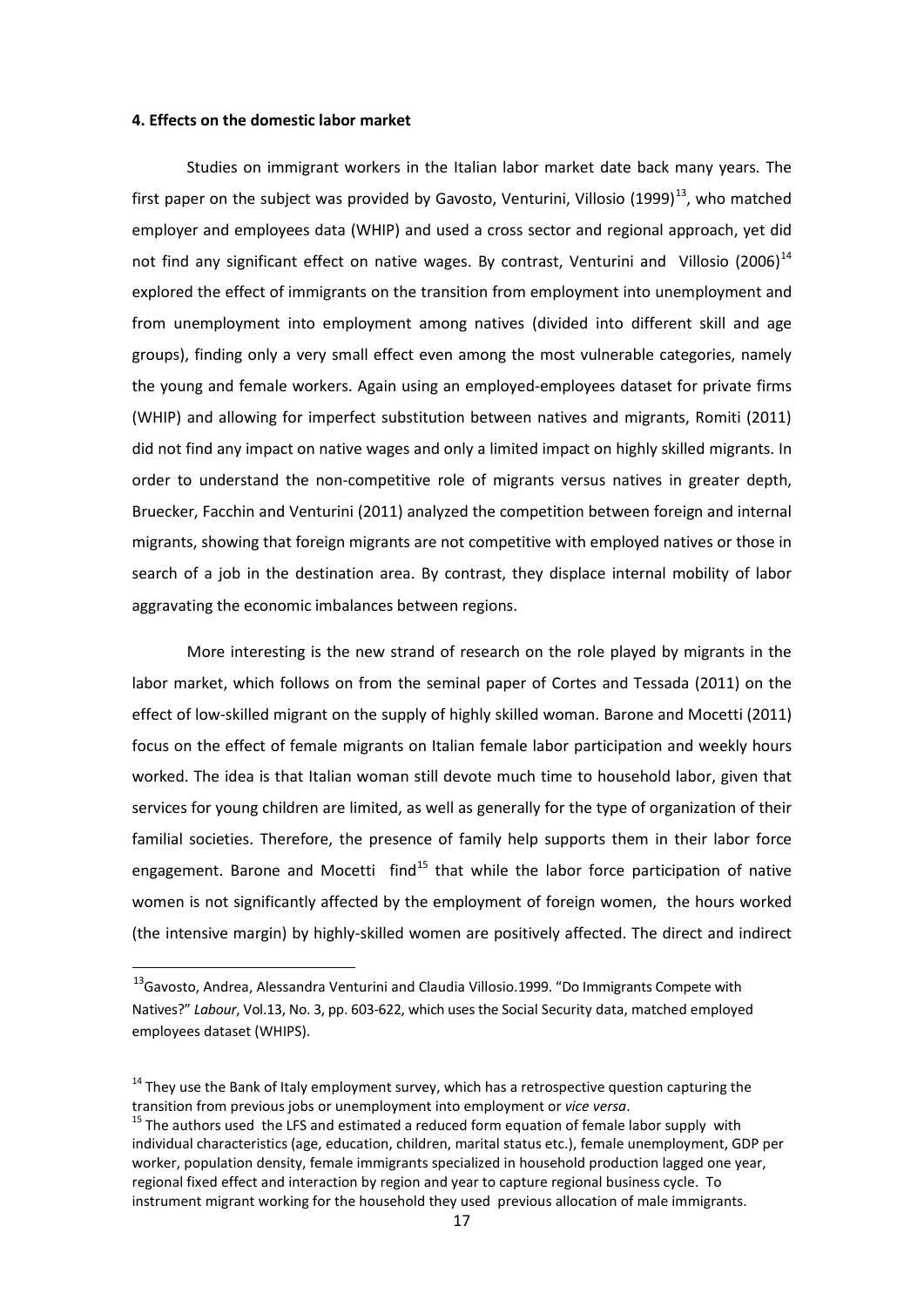effect on fertility does not play any role, while there is a positive correlation with full-time work for all education levels.

Taking into account the aging of society and lack of adequate social services, while remembering that the effort of taking care of the elderly is down to native women, Romiti and Rossi (2012) analyze the effect of total immigration on the female decision to retire early. They found that migrants employed in family services and, in general, all migrants reduce early retirement needs for highly-skilled native women by at least one year.

Empirical research shows that the balance between being a user of the welfare state, which is negative according to Pellizzari (2011)<sup>16</sup>, is largely compensated by being a provider of services for the family, which favors female employment and a more equitable society.

#### **5. The welfare state and female migrants**

In this section, we explore both supply and demand for foreign workers in the household services sector in greater depth, including the important links with the characteristics of the Italian welfare state.

The Italian welfare state has been historically defined as a "pro-traditional" welfare state, given that the main care responsibility is for the family, while governments provide very meager support (Gautheir 1996, Ferrera 1996)<sup>[17](#page-19-0)</sup>. Only 3.8% of social expenditure is devoted to supporting the family, compared to the European average of 8.2% and higher values of 10% in France and North Europe<sup>18</sup>. Until the 1990s, care for the elderly in Italy was in fact provided by family members, especially women. According to the GALCA survey (Gender Analyses and Long Term Care Assistance), which compare structures and family responsibilities of elderly care in Italy and other countries<sup>[19](#page-19-2)</sup>, more than 90% in both Italy and Denmark are assisted at home. While care responsibility in Denmark (as in other northern countries) is organized by the state, in Italy it is almost exclusively organized by family members. Until recently, Elderly care in Italy mainly rests on the shoulders of the family, with limited involvement of the private sector; consequently, informal networks continue to play an important role. Another important

 $16$  Contrary to previous research, Pellizzari shows that migrants use the welfare state more than natives if the regional level of services is also included.

<span id="page-19-0"></span> $17$  Ferrera (1996) classified Italy apart from other Southern European countries with family-based welfare state, based on the high level of fragmentation in the social protection system (generosity of some benefits, old age pensions and health care, as well as the low degree of intervention in the welfare sphere).

<span id="page-19-1"></span> $18$  IRES, 2009.

<span id="page-19-2"></span><sup>&</sup>lt;sup>19</sup> Fondazione Brodolini (2004), *GALCA Project, Final Report (Part 1)*.[www.fondazionebrodolini.it/galca](http://www.fondazionebrodolini.it/galca)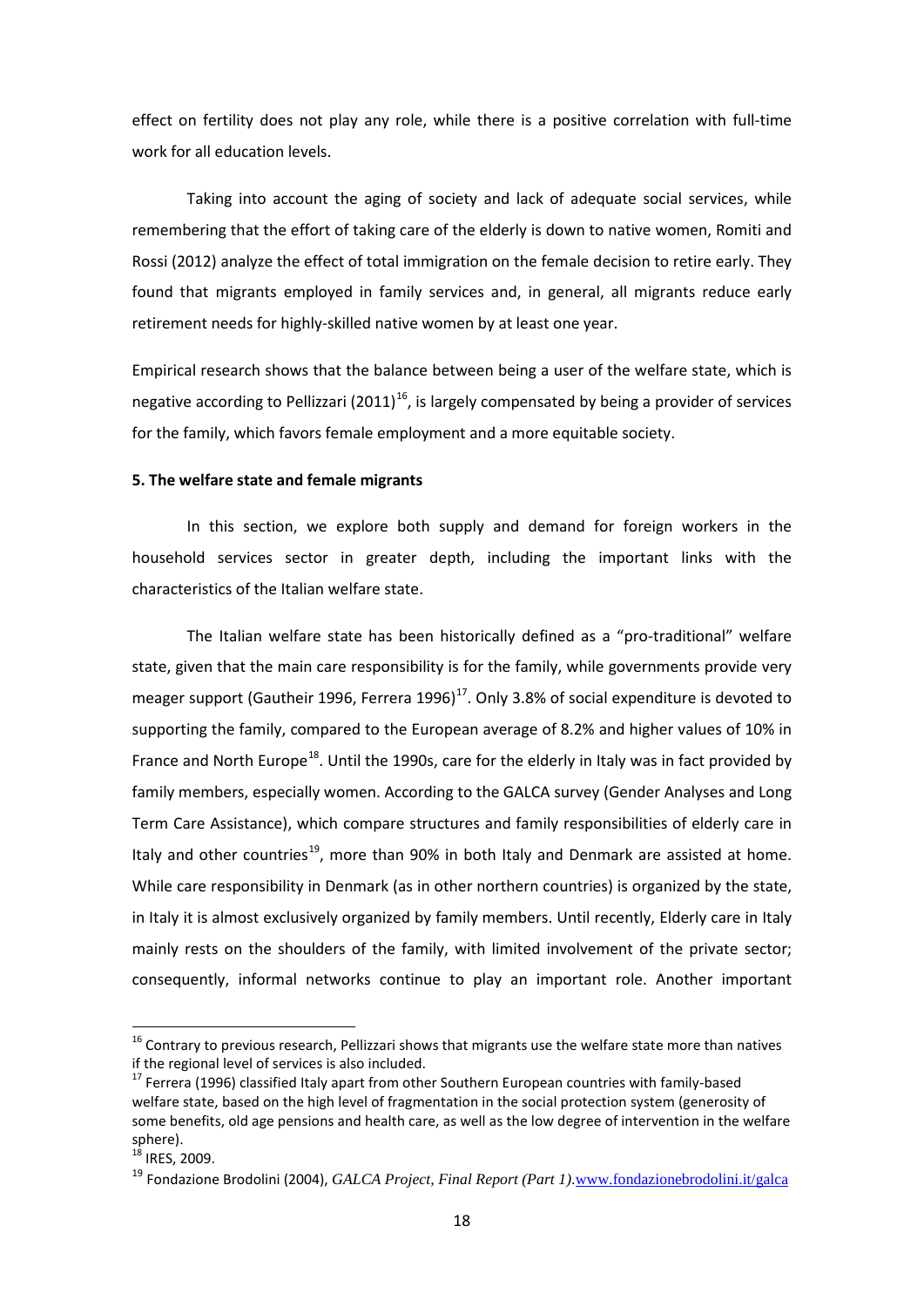historical characteristic of the Italian family is the relatively high proportion of the elderly co-residing with their adult children. In fact, 30% of those over 65 lived with their adult children<sup>[20](#page-19-1)</sup>. compared to an EU average of 15%. Another important indicator of the historical strength of family ties is the residential proximity of children and parents, as well as the intensity of contacts between generations.

In the last few decades, demographic and economic changes have modified both the demand for elderly care and the availability of unpaid family-care work. Population ageing has increased the demand for elderly care, while the growth of women employment has reduced the supply of family members' unpaid care. While female immigration previously contributed to a profound change in the traditional model of family care, especially in respect of elderly care, immigrant women have started to complement/substitute the caring activities of women in the family and insufficient public services since the 1990s.

According to Bettio *et al.* (2006), around 5.6% of foreign nationals were employed in the household services sector between 1972 and 1982, while by 1991 they already represented 16.5% of the labor force employed in this sector. Their share has further increased drastically, current reflecting around 35% of total employment. Families' readiness to resort to immigrants for elderly care can be explained by two factors, namely excess demand and low wages. Despite local authorities' increased efforts to intervene, particularly in the north, public provisions have remained vastly inadequate in quantitative terms and insufficiently flexible to ease the reconciliation of work and family life.

In order to explain the demand for female migrants as part of the private Italian welfare system, we analyze the determinants of regional demand in terms of a more restrictive one, "care givers", as well as a broader one, "domestic workers".

<span id="page-20-1"></span>By "care givers", we refer mainly to women employed in family care sector for older people and young children, while the domestic workers include workers with housekeeping duties (proportion by region 2005-2009).<sup>[21](#page-20-0)</sup> Given the diffusion of informal contracts (Villosio, Bizzotto 2011), the second variable probably better captures the real dimension of the phenomenon. To construct the percentage of caregivers in the region, we follow Barone and Mocetti's approach. In the first case, we use the total number of women from Romania, Peru,

 <sup>20</sup> Istat, *Censimento generale della popolazione*, 2001

<span id="page-20-0"></span> $21$  Given the data limitation we had to exclude Val d'Aosta, and to combine Abruzzi and Molise, thus we have only 18 regions.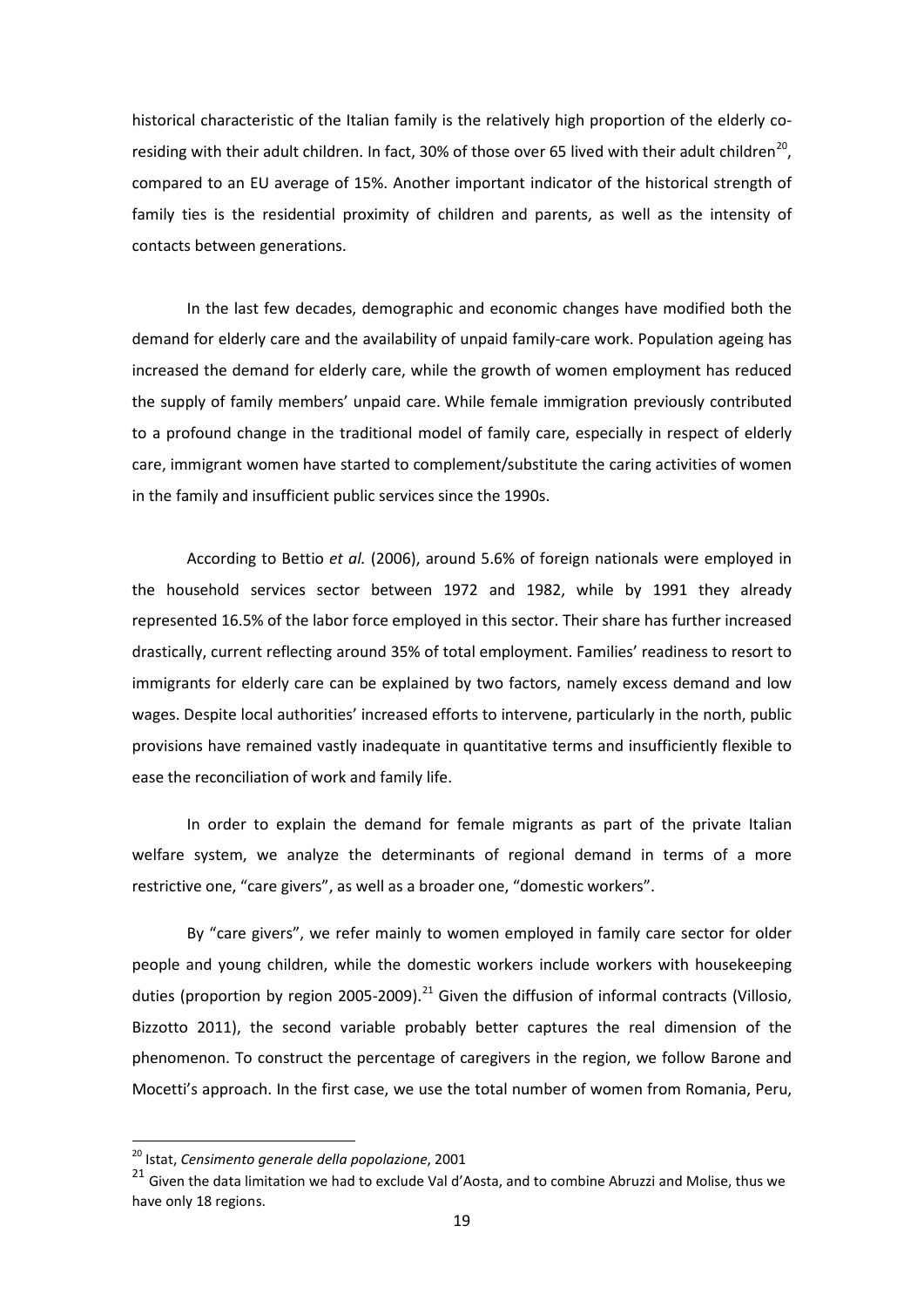Ukraine, Ecuador, Poland and Bulgaria who are more specialized in the care sector over the resident population in the region. In the second case, we consider women from Romania, Peru, Ukraine, Ecuador, Poland, Bulgaria plus Morocco, Albania, Moldova, the Philippines and Sri Lanka who are specialized in house services $^{22}$ .

Our hypothesis is that the growth of female foreign nationals in the household-service sector relates to the availability of unemployed or inactive women, as well as the public services for the elderly provided at the regional level, both as public residences or medical and paramedical assistance at home. Therefore, we employ the number of people above  $75^{23}$ , the share of native women who are 25-64 years old, be they either unemployed or inactive<sup>24</sup>, the number of users out of 100 in public residential structure<sup>[25](#page-21-2)</sup> and the number of persons who receive residential assistance out of a 100 elderly residents<sup>[26](#page-21-3)</sup> as explanatory variables.

Our empirical analysis confirms our hypothesis: there is a positive relationship between the number of care givers/domestic workers and the proportion of the elderly, while there is a negative relationship with the number of native women who are unemployed or inactive. Assistance at home complements care and domestic foreign workers, while the number of older people in public residence is not significant. Female immigrants consequently have a very significant role in compensating the lack of public services, particularly for the elderly, complementing assistance at home and substituting family support.

<sup>&</sup>lt;sup>22</sup> In order to select the countries to include we looked at the LFS and the number of foreign people working as skilled professionals in health and social services (cod.531), and as unskilled workers in household services (cod. 822).Source: dati.istat.it, population register, at 1° January<br>
<sup>23</sup> Source: Istat.it, population register<br>
<sup>24</sup> Source: data .istat.it, labour force survey<br>
<sup>25</sup> Source: Ministero del lavoro e del

<span id="page-21-0"></span>

<span id="page-21-1"></span>

<span id="page-21-4"></span><span id="page-21-3"></span><span id="page-21-2"></span>dependency inItaly, p.21. Data from Health Ministry (SIS-Sistema Informativo sanitario). This only includes people in residential structures publicly or privately recognized by the National Health Service. <sup>26</sup> Source: Ministry of Labour and Social Policies, (novembre 2011) Secondo rapporto sulla non autosufficienza in Italia, p.21. data from ministero della salute (SIS-Sistema Informativo sanitario). Residential assistance includes both medical and non-medical assistance. In 2010 84% of people assisted were 65 years or older.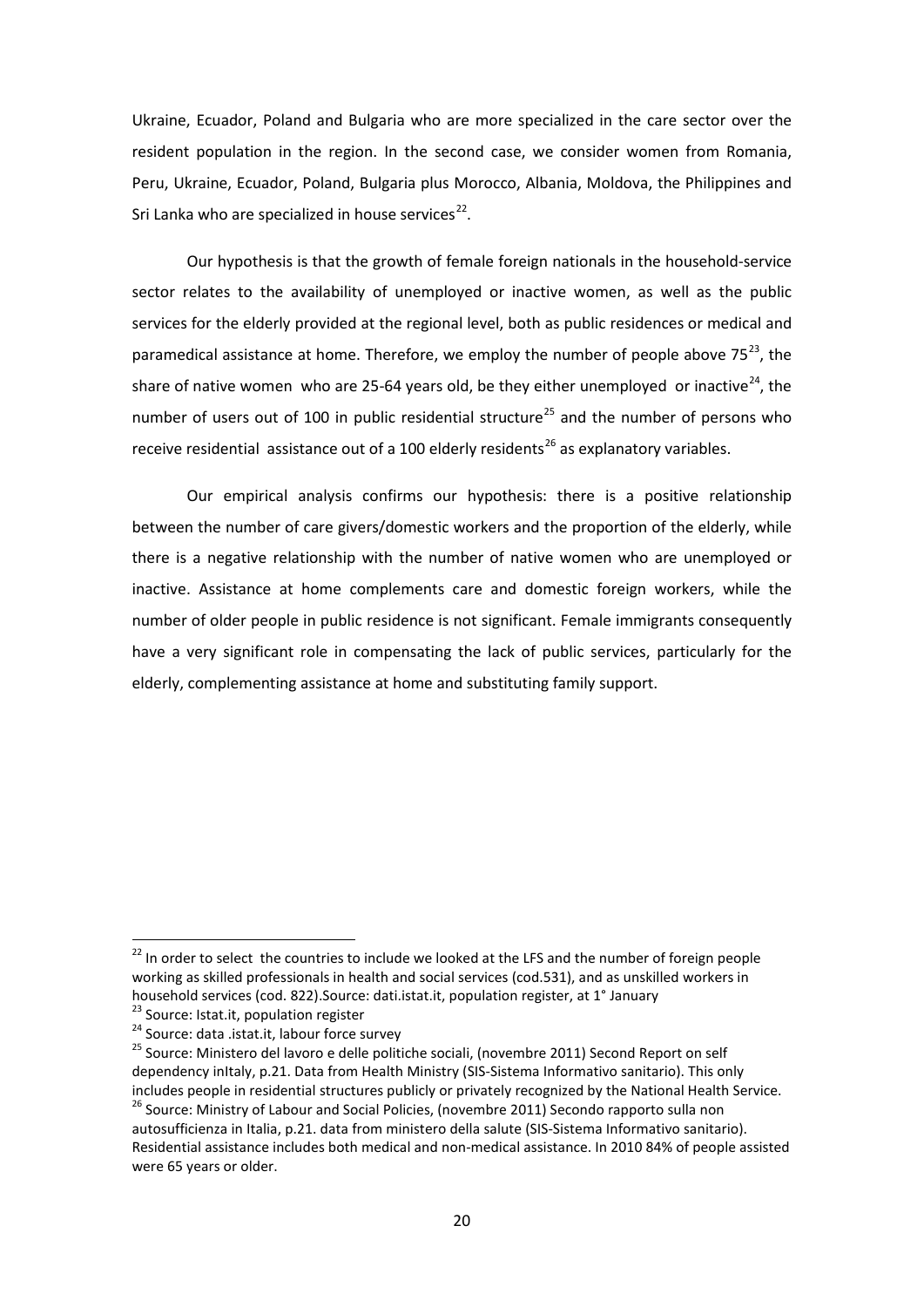### **Table 3. Determinants of caregivers and domestic workers**. Estimates from panel data 2005- 2010 (standard errors in parentheses)

|                                                  | (1)         | (2)           |  |
|--------------------------------------------------|-------------|---------------|--|
|                                                  |             |               |  |
| <b>VARIABLES</b>                                 | Care givers | Domestic      |  |
|                                                  |             | workers       |  |
| Old people aged more than<br>75                  | $0.372***$  | $0.566***$    |  |
|                                                  | (0.117)     | (0.161)       |  |
| Unemployed or inactive<br>women                  | $-0.0463**$ | $-0.0666$ *** |  |
|                                                  | (0.0166)    | (0.0208)      |  |
| Share of old persons in<br>public or semi-public | 0.210       | 0.356         |  |
| residential structures                           | (0.165)     | (0.291)       |  |
| Share of persons receiving<br>Assistance at home | $0.0908**$  | $0.216**$     |  |
|                                                  | (0.0412)    | (0.0748)      |  |
| Constant                                         | $-1.355$    | $-2.224$      |  |
|                                                  | (1.512)     | (1.840)       |  |
| Observations                                     | 90          | 90            |  |
| R-squared                                        | 0.639       | 0.682         |  |
| Number of regions                                | 18          | 18            |  |
| F test                                           | 14.60       | 18.30         |  |

Care givers: share of foreign women from Romania, Peru, Ukraine, Ecuador and Poland in terms of the regional population Domestic workers: share of foreign female workers from Romania, Peru, Ukraine, Poland, Morocco, Albania, Moldova, Philippine, Sri Lank in terms of the total regional population.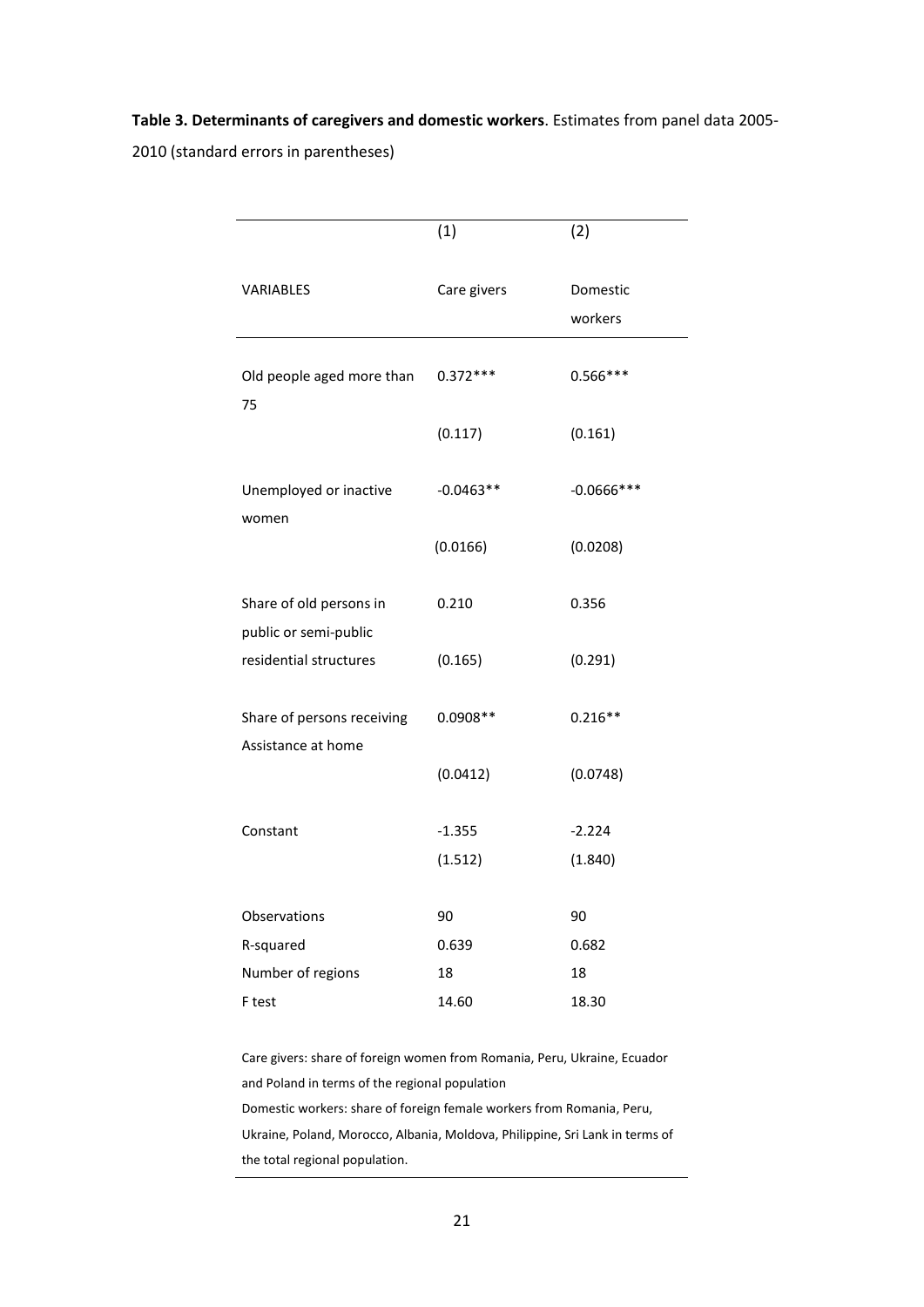In Italy, immigrant female workers have allowed a new model of care for the elderly (Bettio *et al. ii* 2006.), a "new care mix" that has been able to overcome the structural deficiencies in public and family-care services. When compared with other European countries' systems, this model is proven less expensive and more flexible, thus able to overcome the structural deficiencies of the Italian public system and family care provisions.<sup>[27](#page-21-4)</sup>

#### **6. Conclusion**

Migration in Italy responds to both the supply pressure of the sending countries and demand in the destination country. While it was initially limited to low-skilled jobs in the industrial, construction and agricultural sectors, it subsequently expanded to the family services sector, where elderly care is now monopolized by foreign women workers, with the availability of immigrant caregivers crowding out the alternative solutions that were in place. This employment sector is relatively heterogeneous given that it includes simple housekeeping work, as well as more complex care work among old or sick persons. Italy's ageing problem and the lack of sufficient and affordable private and public residential structures have created a demand for substitutes to allow Italian women to work outside the home. At present, a large share of welfare services are provided by foreign citizens in the private residences of needy persons or in public and private residential structures. Therefore, foreign labor not only serves for its contribution to the agriculture sector, in construction and industry, but is also fundamental in the family sector, favoring the participation of skilled Italian women in the labor market.

The recession has affected different sectors of the economy in different ways, with the large firms in the industrial sector dominated by native employment having been most affected. Therefore, natives initially suffered more from the economic downturn and their unemployment rate increased more than the corresponding rate of migrant workers, although this was higher to begin with. The construction sector, where migrants are largely employed, declined yet did not shrink abruptly as in Spain, because its growth was limited. Agriculture and small firms were affected, albeit only to a slight extent by declining demand. Unsurprisingly, the demand for old-age care remained stable, even if it was not constrained by labor supply as before. In general, foreign women were better off than foreign men; however,

 <sup>27</sup> Hughes, G., Bettio, F., Reinicke, K. and Solinas, G. (2004) *International Survey of Gender and Long Term Care of the Elderly. Synthesis Report.* Roma: European Commission and Fondazione G. Brodolini.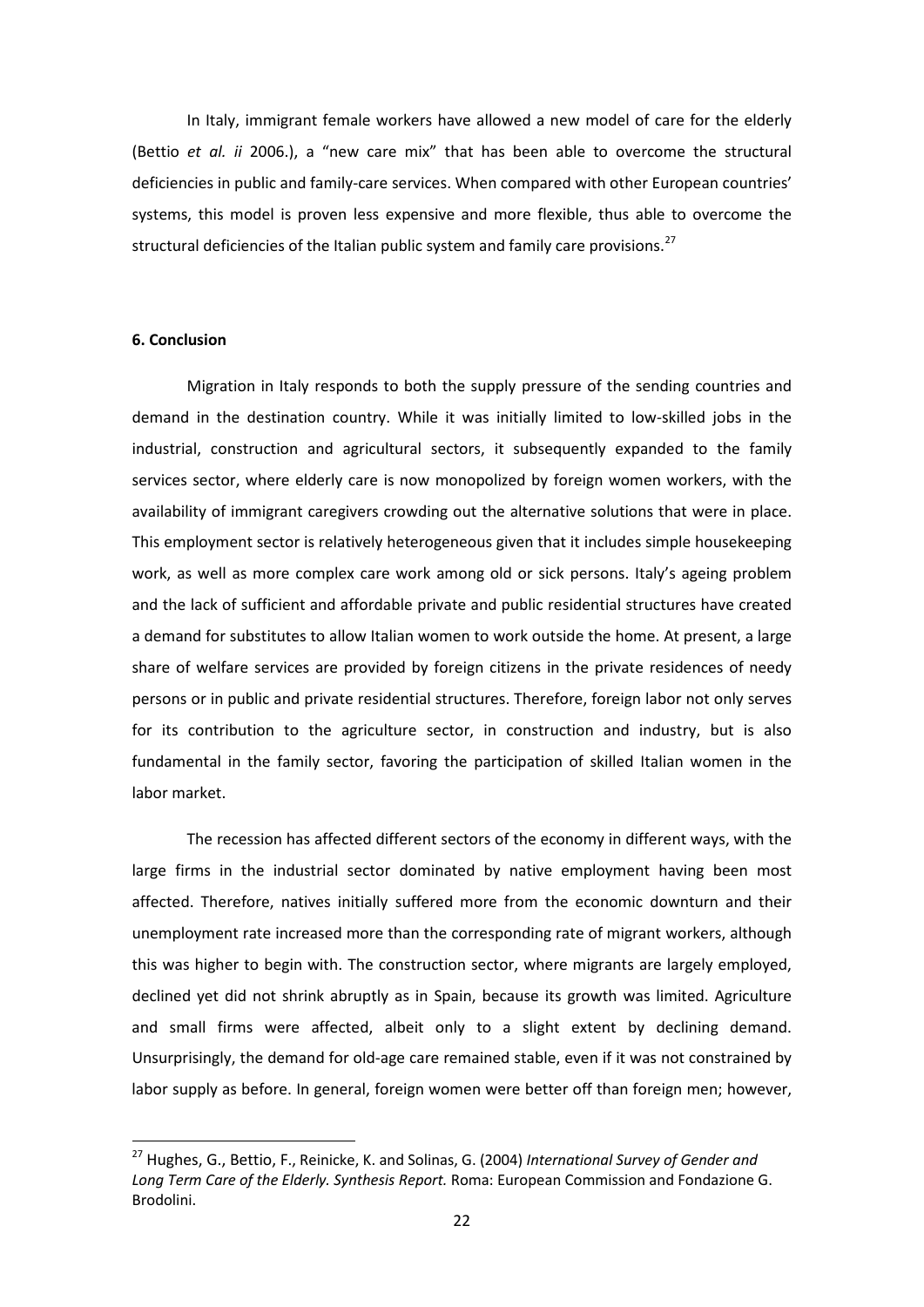in 2011 the recession also limited the demand for family services given that some native women lost their jobs and became available for care services, while reduced budgets constrained family expenditure in all but the most vital areas.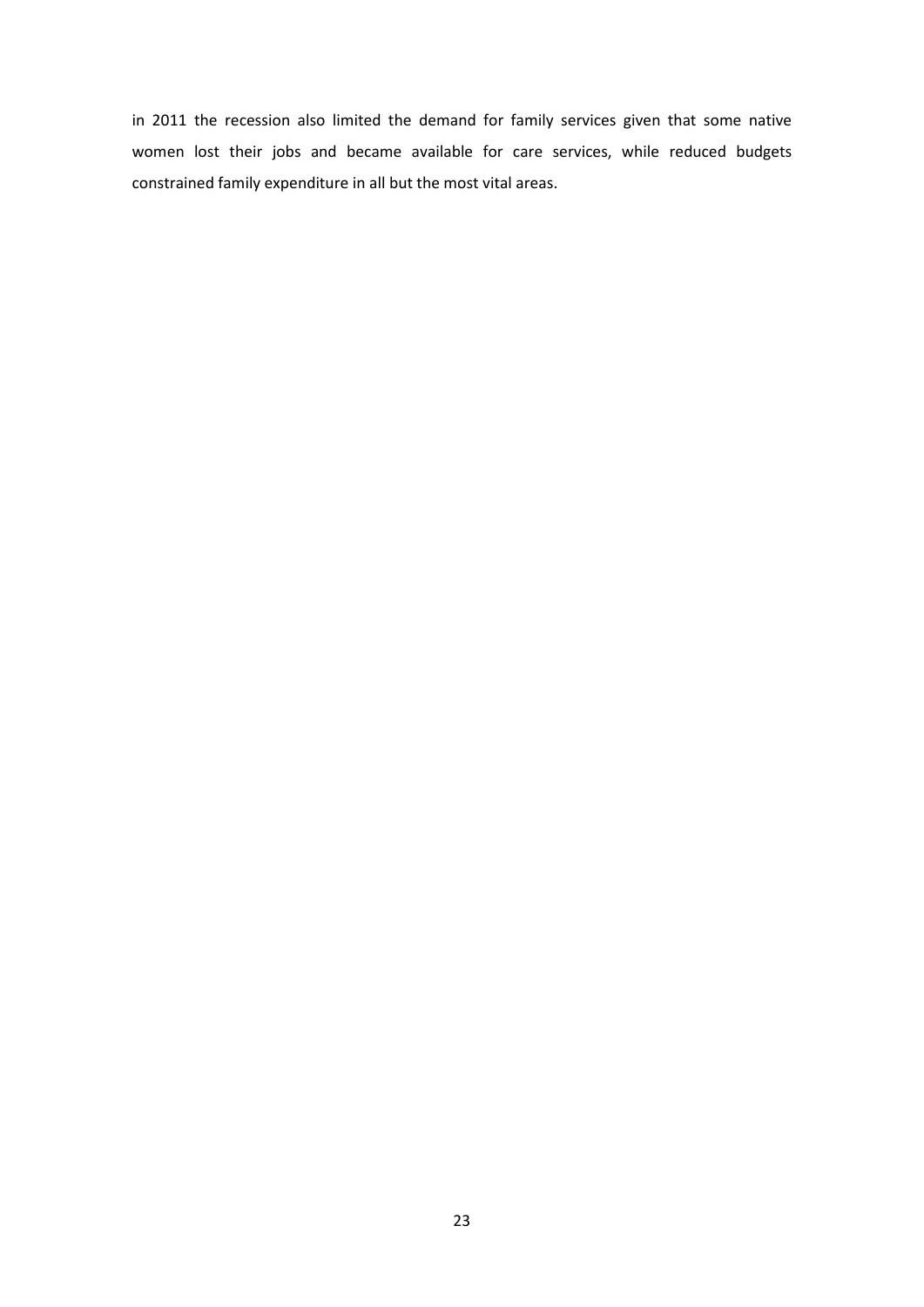#### **References**

- Acceturo A, Infante L (2010) Immigrant earnings in the Italian labour market. Giornale degli economisti e Annali di Economia 69(10):1-28
- Barone G, Mocetti S (2010) With a little help from abroad: the effect of low-skilled immigration on the female labor supply. Temi di Discussione n. 766. Roma: Banca d'Italia.
- Bettio F, Simonazzi A, Villa P (2006) Change in care regimes and female migration: the 'care drain' in the Mediterranean. Journal of European Social Policy 16(3)271-285
- Bettio F, Villa P, Simonazzi A (2006) Welfare mediterraneo per la cura degli anziani e immigrazione. In: Simonazzi A (a cura di.) Questioni di genere, questioni di politica. Carocci, Roma

Bruecher H, Fachin S, Venturini A (2011) Do foreigners replace native immigrants? A panel cointegration analysis of internal migration in Italy[. Economic Modelling](http://ideas.repec.org/s/eee/ecmode.html) 28(3):1078-1089

- Castagnone E, Pastore F (2012) Migrant domestic work in Italy: Background overview. Fieri, Research Workshop for the EIF project "Promoting the integration of MDWs in Europe". ILO, Geneva, 17-18 January 2012
- Cesareo V, Blangiardo GC (eds) (2001) Integration indexes. An empirical research on migration in Italy. ISMu, Milano
- Cortes P, Tesada J (2010) Low skilled immigration and the labour supply of highly educated women. American Economic Journal: Applied Economics 3(3):88-123
- Damuti F, Pinotti P (2010) Immigration and natives' labor market outcomes: evidence from Italy. Bank of Italy, Rome - mimeo
- Del Boca D, Venturini A (2005) Italian migration. In: Zimmerman KF (ed) *European Migration. What Do We Know?*. Oxford UP, Oxford, pp 303-336
- Dell'Aringa C, Pagani L (2011) Labour market assimilation and over-Education: the case of immigrant workers in Italy. Economia Politica (2):219-240
- Einaudi L. (2011) Alcuni aspetti economici dell'immigrazione di lungo periodo in Italia. Second EMN National Conference, Rome, 9 November 2011.
- Faini R, Strom S, Venturini A, Villosio C (2009) *Are foreign migrants more assimilated than native ones?*. IZA, Bonn, IZA Discussion Paper 4639
- Fasani F. (2008) Undocumented migration. Counting the uncountable. Data and trends across Europe. Country report Italy. Clandestino. http://irregular-migration.net/typo3upload/groups/31/4.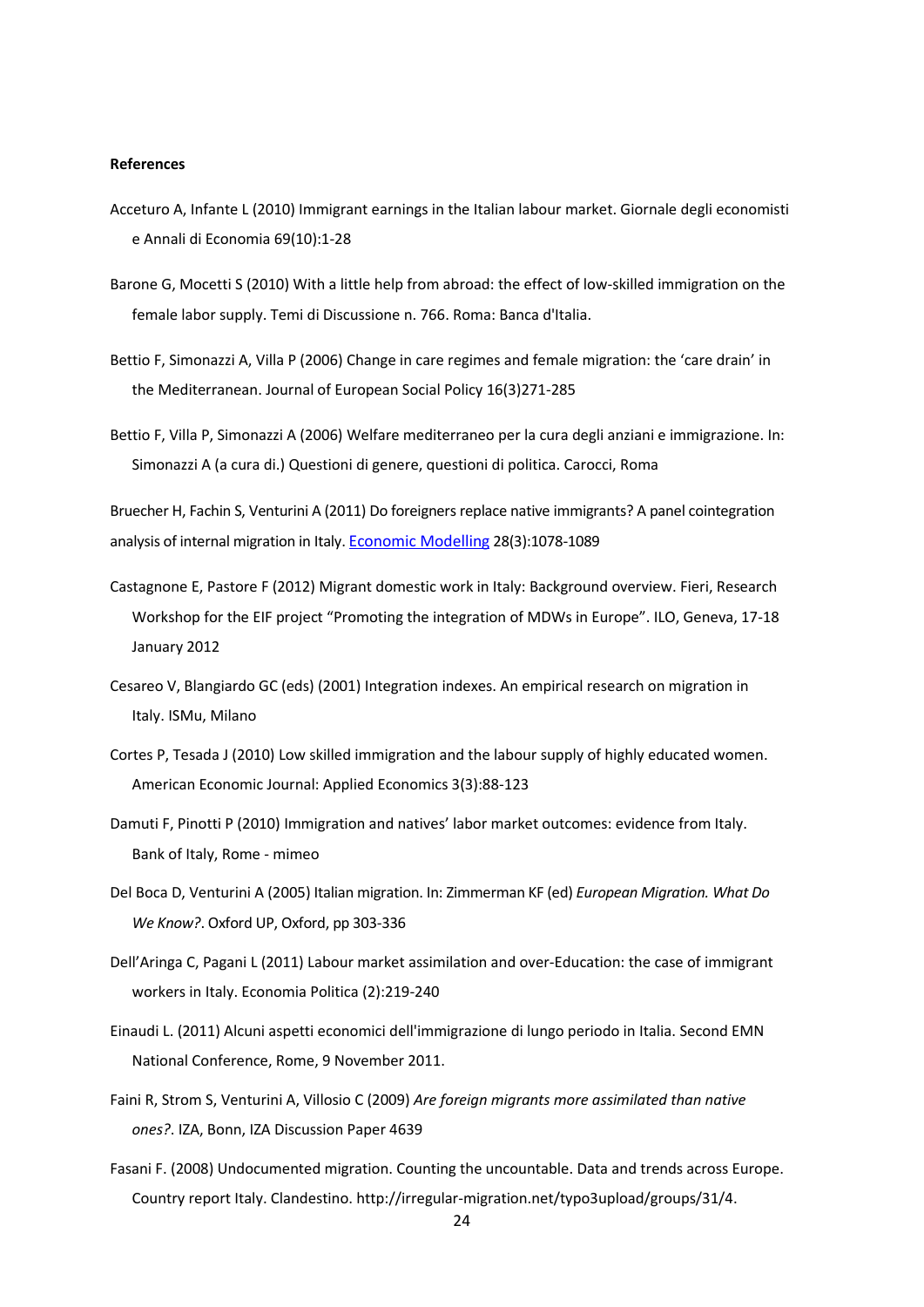Ferrera M. (1996) The 'southern model' of welfare in social Europe. Journal of European Social Policy (6):17–37

Fondazione Brodolini (2004) GALCA project, Final Report (Part 1). www.fondazionebrodolini.it/galca

- Fullin G, Reyneri E (2010) Low unemployment and bad jobs for new immigrants in Italy. International Migration 49(1):118-147
- Gauthier AH (1996) The State and the Family: A Comparative Analysis of Family Policies in Industrialized Countries. Clarendon Press, Oxford

Gavosto A, Venturini A, Villosio C (1999) Do Immigrants Compete with Natives?. Labour 13(3): 603-622

Hughes G, Bettio F, Reinicke K, Solinas G (2004) International Survey of Gender and Long Term Care of

the Elderly. Synthesis Report. European Commission and Fondazione G. Brodolini, Rome

IRES (2009) Il Lavoro domestico e di cura. Rome

ISMU (2012) XVII Report on Migrations. Milan

Marchetti S, Piazzalunga D, Venturini A (2012) Cost and benefits of labour mobility between the EU and the Eastern Partnership Countries, country study: Italy. IZA, Bonn, IZA Discussion Paper 7635

Marchetti S, Venturini A (2013) *Mother and grandmother on the move. Labour mobility and the household strategies of Moldovan and Ukrainian migrant women in Italy*. Forthcoming in: International Migration

- Ministero del lavoro e delle politiche sociali (2011) Second Report on self dependency in Italy. Network Non Autosufficienza, 2011, L'assistenza agli anziani non autosufficienti in Italia. Maggioli editore, Rimini
- Pasquinelli S, Rasmini G (2008) Badanti: la nuova generazione, Caratteristiche e tendenze del lavoro di cura. IRS.

Pellizzari M. (2011) The use of welfare by migrants in Italy. IZA, Bonn, IZA Discussion Paper 5613

- Romiti A (2011) Immigrants-natives complementarities in production: evidence from Italy. CeRP, CeRP Working papers
- Romiti A, Rossi M (2011) Should we retire earlier in order to look after our parents? The role of immigrants. CeRP, CeRP Working papers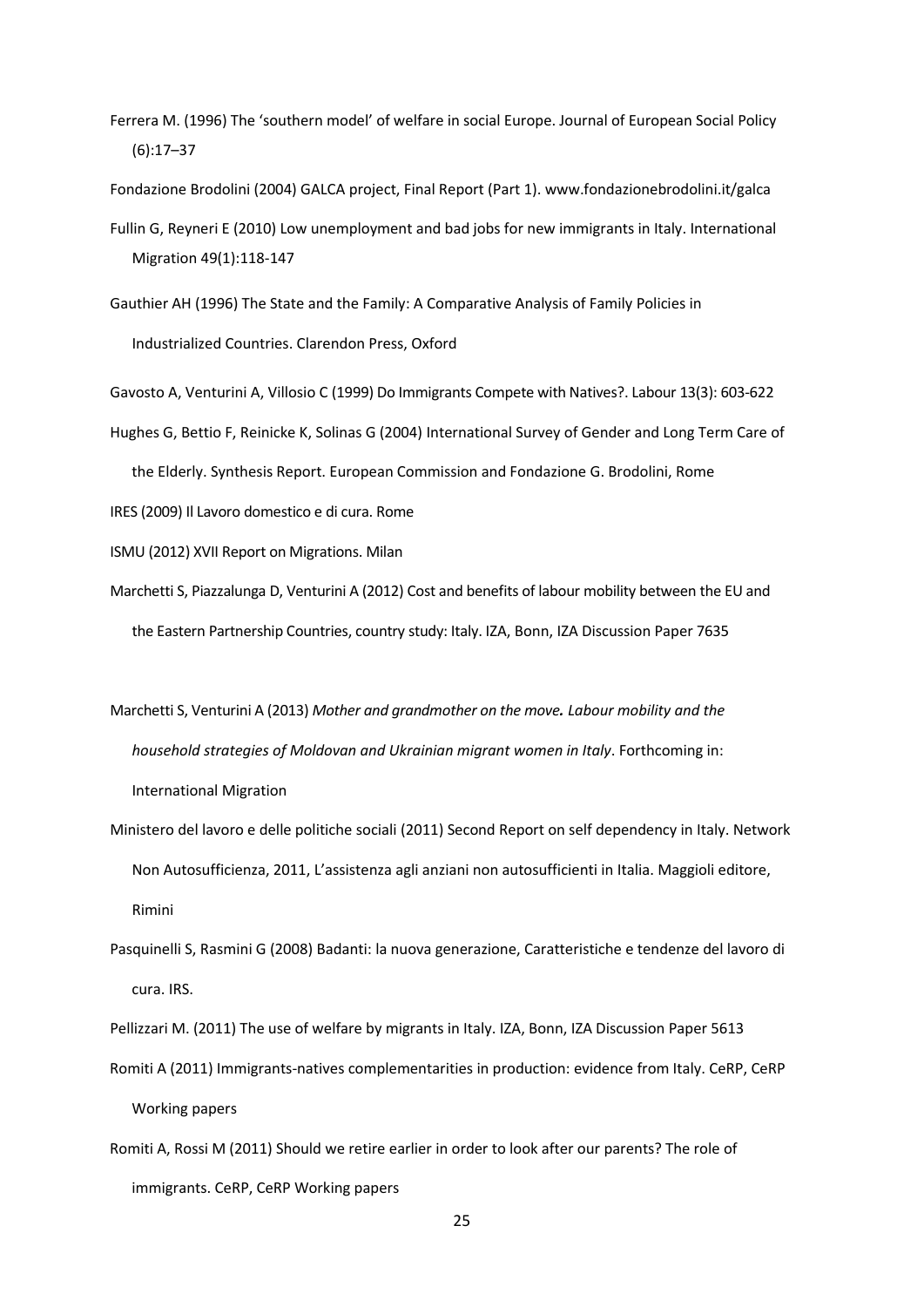- Venturini A, Villosio C (2006) Labour market effects of immigration into Italy: an rmpirical analysis. International Labour Review 145(1-2):91-118
- Venturini A, Villosio C (2008) Labour-market assimilation of foreign workers in Italy. Oxford Review of Economic Policy 24(3):517–541
- Villosio C, Bizzotto G (2011) Once there were wives and daughters, now there are badanti. Work in home elderly care in Italy is still an informal, unqualified and unrecognised occupation. Waling social 'partnership series.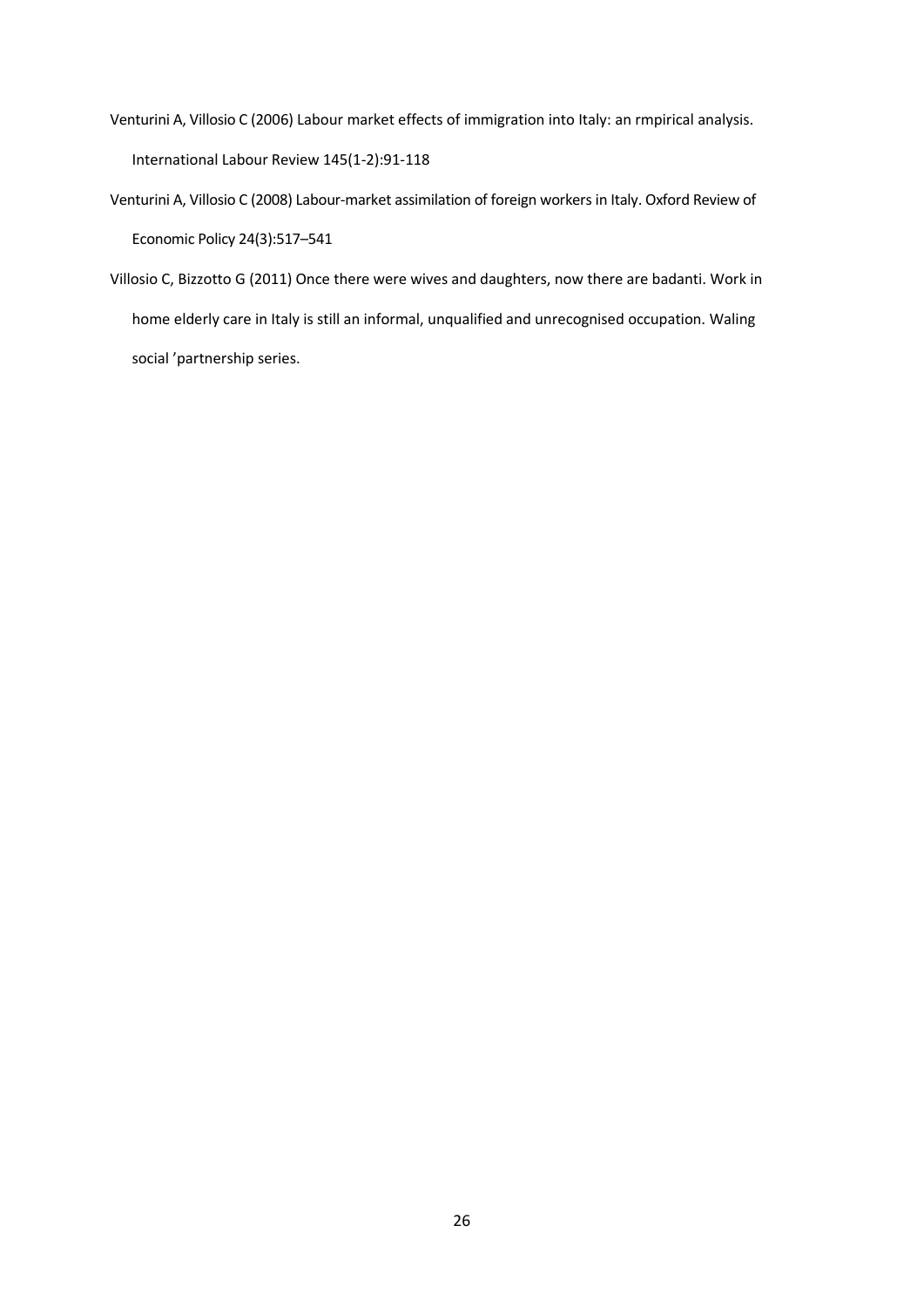## **Appendix**

| Table A: Resident population in Italy, in thousands, 2002-2012 |           |           |           |           |           |           |           |           |           |           |
|----------------------------------------------------------------|-----------|-----------|-----------|-----------|-----------|-----------|-----------|-----------|-----------|-----------|
| Year                                                           | 2002      | 2003      | 2004      | 2005      | 2006      | 2007      | 2008      | 2009      | 2010      | 2011      |
|                                                                |           |           |           |           |           |           |           |           |           |           |
| <b>Total Foreign resident</b><br>population                    | 1.540.937 | 1.990.159 | 2.402.157 | 2.670.514 | 2.938.922 | 3.432.651 | 3.891.295 | 4.235.059 | 4.570.317 | 4,859,000 |
| Share of total foreign<br>population on total<br>population    |           |           | 4.1       | 4.5       | 5.0       | 5.8       | 6.5       | 7.0       | 7.5       | 8.0       |
| % yearly change total                                          |           | 29%       | 21%       | 11%       | 10%       | 17%       | 13%       | 9%        | 8%        | 6%        |
| <b>New accession countries</b>                                 |           |           |           |           |           |           |           |           |           |           |
| Poland                                                         | 29,92     | 40,314    | 170,794   | 297,57    | 72,457    | 90,218    | 99,389    | 105,608   | 109,018   |           |
| <b>Bulgaria</b>                                                | 7,324     | 11,367    | 15,464    | 17,374    | 19,946    | 33,47     | 40,88     | 46,026    | 51,134    |           |
| Romania                                                        | 95.078    | 177.812   | 248.849   | 297.570   | 342.200   | 625.278   | 796.477   | 887.763   | 968.576   |           |
| Share of Romanian on tot.<br>migrants                          | 6,2       | 8,9       | 10,4      | 11,1      | 11,6      | 18,2      | 20,5      | 21,0      | 21,2      |           |
| %yearly change                                                 |           | 87%       | 40%       | 20%       | 15%       | 83%       | 27%       | 11%       | 9%        |           |
| <b>Total Migrant M/F</b>                                       |           |           | 1.04      | 1.02      | 1.00      | 0.98      | 0.97      | 0.95      | 0.93      | 0.93      |
| Romanian M/F                                                   | 0.87      | 0.95      | 0.98      | 0.93      | 0.90      | 0.89      | 0.88      | 0.86      | 0.93      |           |
|                                                                |           |           |           |           |           |           |           |           |           |           |
| % North West                                                   |           |           | 0.36      | 0.37      | 0.36      | 0.36      | 0.35      | 0.35      | 0.35      | 0.35      |
| % North East                                                   |           |           | 0.27      | 0.27      | 0.27      | 0.27      | 0.27      | 0.27      | 0.27      | 0.26      |
| % Centre                                                       |           |           | 0.24      | 0.24      | 0.25      | 0.25      | 0.25      | 0.25      | 0.25      | 0.25      |
|                                                                |           |           |           |           |           |           |           |           |           |           |
| % South                                                        |           |           | 0.12      | 0.12      | 0.12      | 0.12      | 0.13      | 0.13      | 0.13      | 0.14      |
| Source: Istat, Demographic balance                             |           |           |           |           |           |           |           |           |           |           |
| (a) Our estimates on Istat data                                |           |           |           |           |           |           |           |           |           |           |

### **Table B Employment by sectors (NACE): male, female, natives, total foreigners and Romanians**

| Origin              |        | Agricult. | Manufact. | Construct. | Trade | Hotels<br>and<br>restaur. | Transport | Inform, and<br>cmmunic. | <b>Business</b><br>activities | Support<br>service<br>activities | Public<br>services |
|---------------------|--------|-----------|-----------|------------|-------|---------------------------|-----------|-------------------------|-------------------------------|----------------------------------|--------------------|
|                     | female | 3,91      | 10,20     | 0,51       | 3,74  | 13,78                     | 0,51      | 0,34                    | 0,17                          | 4,08                             | 0,17               |
| Romania             | male   | 9,53      | 21,81     | 41,68      | 7,43  | 3,72                      | 8,24      | 0,00                    | 0,00                          | 2,58                             | 0,16               |
|                     | total  | 6,79      | 16,16     | 21,62      | 5,63  | 8,62                      | 4,47      | 0,17                    | 0,08                          | 3,31                             | 0,17               |
|                     | female | 2,82      | 9,38      | 0,50       | 5,74  | 13,02                     | 0,77      | 0,36                    | 0,32                          | 8,42                             | 0,27               |
| Total<br>immigrants | male   | 7,62      | 29,46     | 26,81      | 10,99 | 6,55                      | 6,27      | 0,45                    | 0,14                          | 4,69                             | 0,07               |
|                     | total  | 5,55      | 20,81     | 15,48      | 8,73  | 9,34                      | 3,90      | 0,41                    | 0,22                          | 6,30                             | 0,16               |
|                     | female | 3,27      | 12,75     | 1,50       | 14,50 | 6,84                      | 2,22      | 1,63                    | 2,86                          | 11,67                            | 6,34               |
| Italian             | male   | 5,32      | 24,62     | 12,25      | 14,57 | 4,31                      | 5,91      | 2,33                    | 2,73                          | 8,97                             | 7,88               |
|                     | total  | 4,47      | 19,69     | 7,79       | 14,54 | 5,36                      | 4,38      | 2,04                    | 2,78                          | 10,09                            | 7,24               |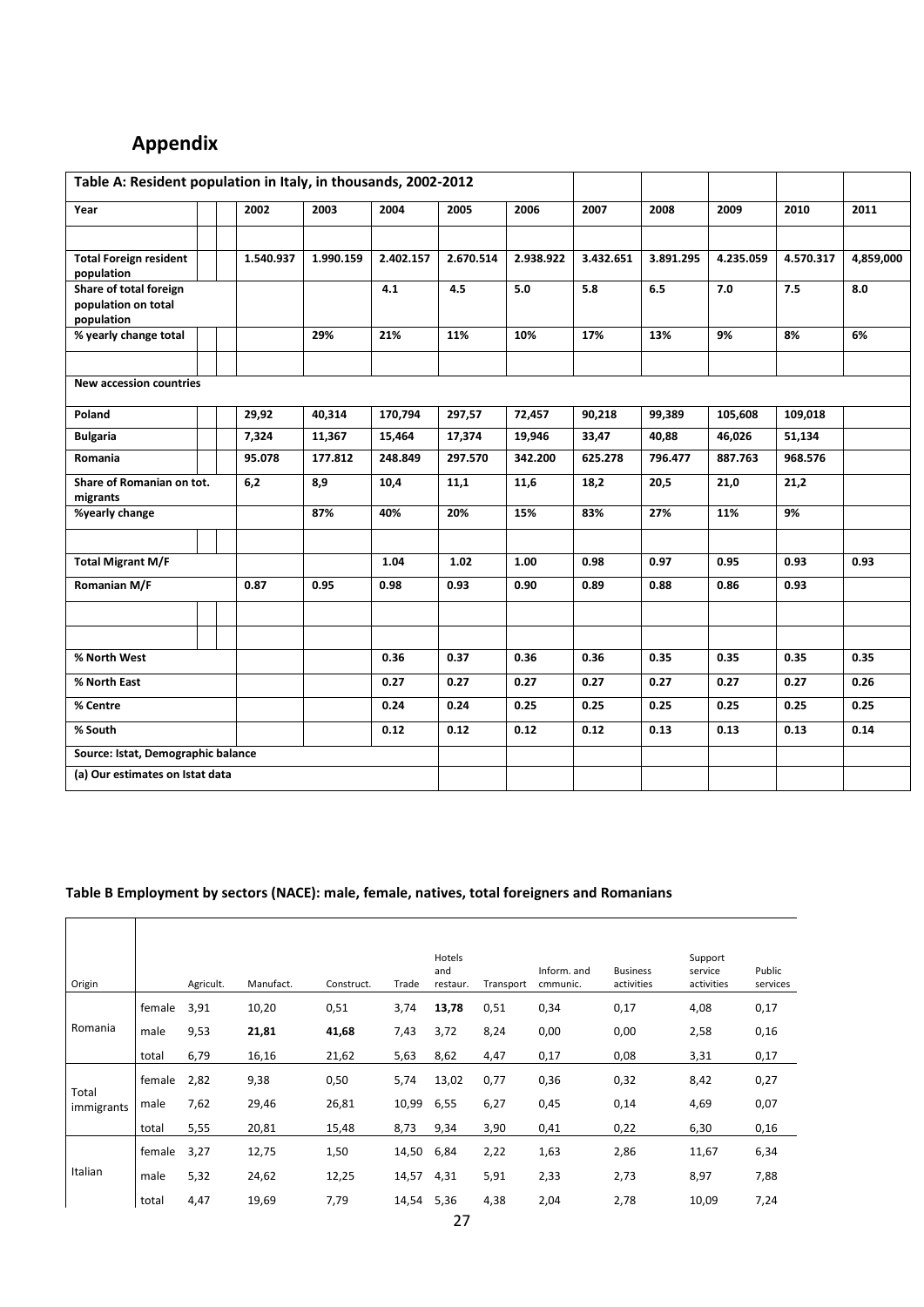## **Table C Employment by Occupation (ISCO) male, female Natives, Total Migrants and Romanians**

|            |        | Highly skilled                                      |               | Skilled                                      |        | Low skilled                    |                                                                                                           |                                                        | Unskilled                |
|------------|--------|-----------------------------------------------------|---------------|----------------------------------------------|--------|--------------------------------|-----------------------------------------------------------------------------------------------------------|--------------------------------------------------------|--------------------------|
|            |        | Legislators,<br>managers<br>and senior<br>officials | Professionals | Technicians and<br>associate<br>professional | Clerks | Service<br>and sale<br>workers | Skilled<br>agricultural,<br>forestry and<br>fishery<br>workers, craft<br>and related<br>trades<br>workers | Plant and<br>machine<br>operators<br>and<br>assemblers | Elementary<br>occupation |
|            | female | 0,17                                                | 0,34          | 4,25                                         | 1,87   | 39,12                          | 6,46                                                                                                      | 5,27                                                   | 42,52                    |
|            | men    | 0,16                                                | 0,32          | 1,62                                         | 0,00   | 5,65                           | 52,02                                                                                                     | 18,42                                                  | 21,81                    |
| Romania    | total  | 0,17                                                | 0,33          | 2,90                                         | 0,91   | 21,96                          | 29,83                                                                                                     | 12,01                                                  | 31,90                    |
|            | female | 0,64                                                | 2,46          | 4,92                                         | 2,37   | 38,11                          | 6,79                                                                                                      | 4,78                                                   | 39,94                    |
| Total      | men    | 0,90                                                | 1,65          | 2,55                                         | 1,14   | 9,34                           | 42,63                                                                                                     | 17,71                                                  | 24,09                    |
| immigrants | total  | 0,78                                                | 2,00          | 3,57                                         | 1,67   | 21,73                          | 27,19                                                                                                     | 12,14                                                  | 30,91                    |
| Italian    | female | 2,08                                                | 19,03         | 18,16                                        | 18,82  | 23,14                          | 6,00                                                                                                      | 3,44                                                   | 9,27                     |
|            | men    | 4,54                                                | 10,21         | 18,43                                        | 7,42   | 12,96                          | 26,32                                                                                                     | 11,16                                                  | 7,27                     |
|            | total  | 3,52                                                | 13,87         | 18,32                                        | 12,15  | 17,18                          | 17,89                                                                                                     | 7,96                                                   | 8,10                     |

#### **Table D, Working age population 15-64 by level of education (ISCED): male, female, Natives, Total foreigners and Romanians**

|                     |        | <b>ISCED 0</b><br>Pre- primary<br>education | <b>ISCED 1</b><br>Primary<br>education | <b>ISCED 2</b><br>Lower<br>secondary<br>education | <b>ISCED 3</b><br>Upper<br>secondary<br>education | <b>ISCED 5</b><br>Tertiary<br>education | ISCED 6 2nd level of<br>tertiary education<br>(PhD) |
|---------------------|--------|---------------------------------------------|----------------------------------------|---------------------------------------------------|---------------------------------------------------|-----------------------------------------|-----------------------------------------------------|
|                     | female | 2,71                                        | 2,85                                   | 25,30                                             | 60,87                                             | 8,26                                    | 0,00                                                |
| Romania             | male   | 3,00                                        | 3,00                                   | 29,96                                             | 61,79                                             | 2,24                                    | 0,00                                                |
|                     | total  | 2,84                                        | 2,92                                   | 27,45                                             | 61,30                                             | 5,49                                    | 0,00                                                |
|                     | female | 5,90                                        | 5,11                                   | 34,40                                             | 42,83                                             | 11,66                                   | 0,09                                                |
| Total<br>immigrants | male   | 5,96                                        | 6,07                                   | 40,63                                             | 40,56                                             | 6,59                                    | 0,19                                                |
|                     | total  | 5,93                                        | 5,57                                   | 37,35                                             | 41,75                                             | 9,25                                    | 0,13                                                |
|                     | female | 1,21                                        | 9,75                                   | 33,62                                             | 40,50                                             | 14,66                                   | 0,26                                                |
| Italian             | male   | 0,79                                        | 6,68                                   | 39,33                                             | 41,11                                             | 11,78                                   | 0,31                                                |
|                     | total  | 1,00                                        | 8,21                                   | 36,48                                             | 40,80                                             | 13,22                                   | 0,28                                                |